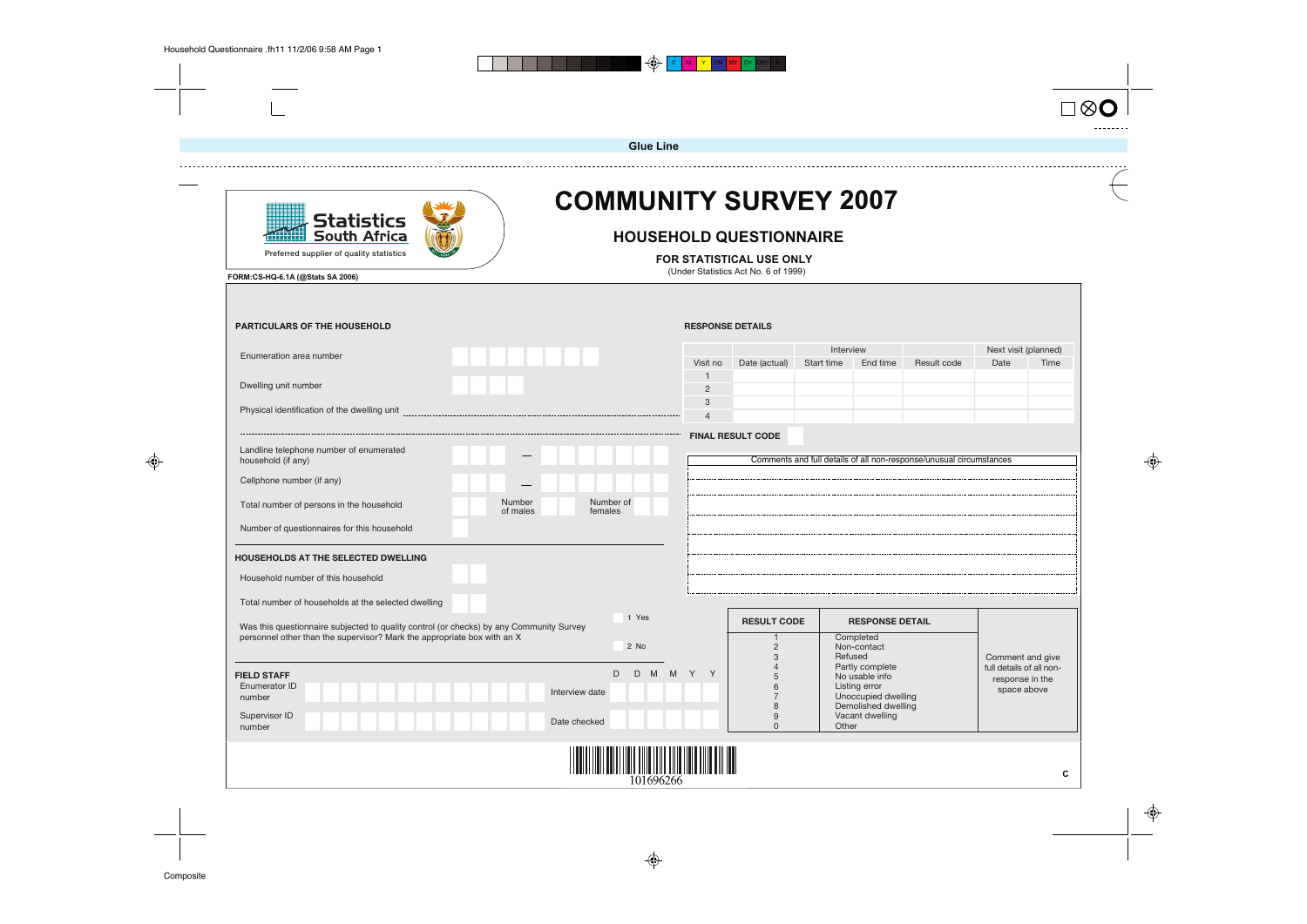

#### **FLAP: This section covers particulars of each person in the household.**

READ OUT: Please give the name and surname of every person who usually resides in this household at least four (4) nights a week and has done so over the last four (4) weeks, whether present or absent last night.<br>Please al

**By household, I mean all persons who live together, and provide themselves jointly with food or other essentials for living, or a single person who lives alone.**

A single questionnaire is completed for each identified household. If there are more than 10 persons in the household, use a second questionnaire.

|        |                                                                                                                                                                                                                                                                                                                                                                                                                                                                                                                                                                                                                           |                                |                                  |                                |                                |                                |                                  |                                  |                                | Person number (assign column or person number to each person from 01 to 10; if second questionnaire, start from 11 etc.) |                                  |
|--------|---------------------------------------------------------------------------------------------------------------------------------------------------------------------------------------------------------------------------------------------------------------------------------------------------------------------------------------------------------------------------------------------------------------------------------------------------------------------------------------------------------------------------------------------------------------------------------------------------------------------------|--------------------------------|----------------------------------|--------------------------------|--------------------------------|--------------------------------|----------------------------------|----------------------------------|--------------------------------|--------------------------------------------------------------------------------------------------------------------------|----------------------------------|
| $P-01$ | <b>PERSON NUMBER</b>                                                                                                                                                                                                                                                                                                                                                                                                                                                                                                                                                                                                      | $\mathbf{1}$                   | $\mathbf{2}$                     | $\mathbf{3}$                   | $\overline{\mathbf{4}}$        | ${\bf 5}$                      | $\bf 6$                          | $\overline{7}$                   | $\bf8$                         | $\boldsymbol{9}$                                                                                                         | $\mathbf 0$                      |
| $F-01$ | FIRST NAME AND SURNAME<br>Write down the name and surname of each member<br>in the appropriate column.<br>Start with the usual members (starting with the head)<br>who were present last night, followed by those<br>members who were absent last night, and lastly by<br>those who stayed in the household last night as<br>visitors.<br>Always start with the head or acting head of household<br>i.e. person no. 01. The head or acting head is the<br>person who is the main decision-maker in the<br>household. If two or more people are equal<br>decision-makers, take the oldest person first. Write<br>sideways. |                                |                                  |                                |                                |                                |                                  |                                  |                                |                                                                                                                          |                                  |
| $F-02$ | AGE<br>Do not ask the question. Write the age in block provided<br>based on answer from P-03                                                                                                                                                                                                                                                                                                                                                                                                                                                                                                                              |                                |                                  |                                |                                |                                |                                  |                                  |                                |                                                                                                                          |                                  |
| $F-03$ | <b>SEX</b><br>1 Male<br>Do not ask the question. Mark the<br>appropriate box with an X based on answer 2 Female<br>from $P-04$                                                                                                                                                                                                                                                                                                                                                                                                                                                                                            | $\mathbf{1}$<br>$\overline{2}$ | $\overline{1}$<br>$\overline{2}$ | $\mathbf{1}$<br>$\overline{2}$ | $\mathbf{1}$<br>$\overline{2}$ | $\mathbf{1}$<br>$\overline{2}$ | $\overline{1}$<br>$\overline{2}$ | $\overline{1}$<br>$\overline{2}$ | $\mathbf{1}$<br>$\overline{2}$ | $\overline{1}$<br>$\overline{2}$                                                                                         | $\overline{1}$<br>$\overline{2}$ |
| $F-04$ | <b>RESPONDENT</b><br>For each person in the household, indicate the<br>number of the person who provided or responded<br>to most questions applicable to that person. Enter<br>person no. in the box.                                                                                                                                                                                                                                                                                                                                                                                                                     |                                |                                  |                                |                                |                                |                                  |                                  |                                |                                                                                                                          |                                  |
|        |                                                                                                                                                                                                                                                                                                                                                                                                                                                                                                                                                                                                                           |                                |                                  | 101696266                      |                                |                                |                                  |                                  |                                |                                                                                                                          |                                  |



**Glue Line**

 $\bigoplus$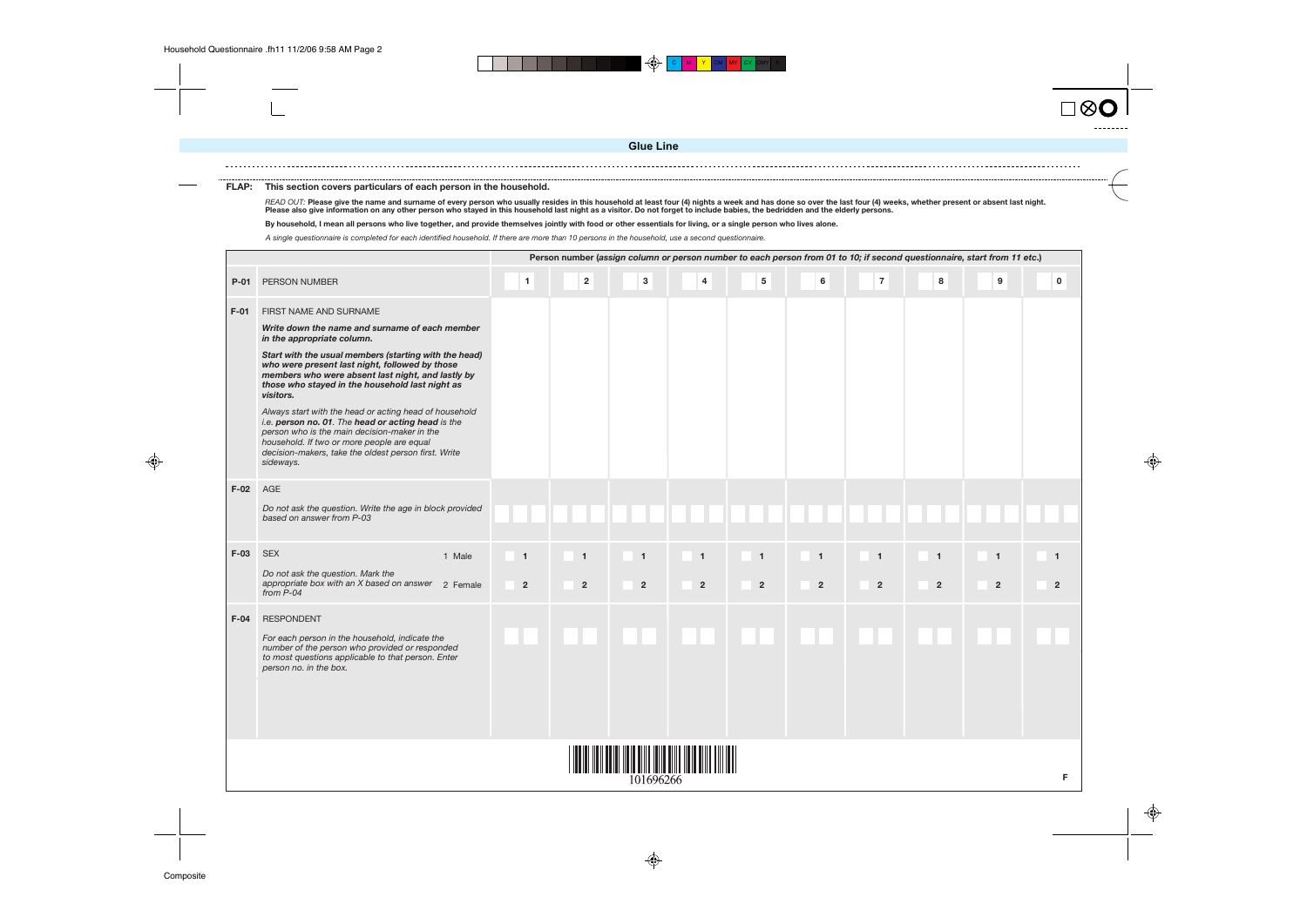⊕





◈



**BF**



 $\bigoplus$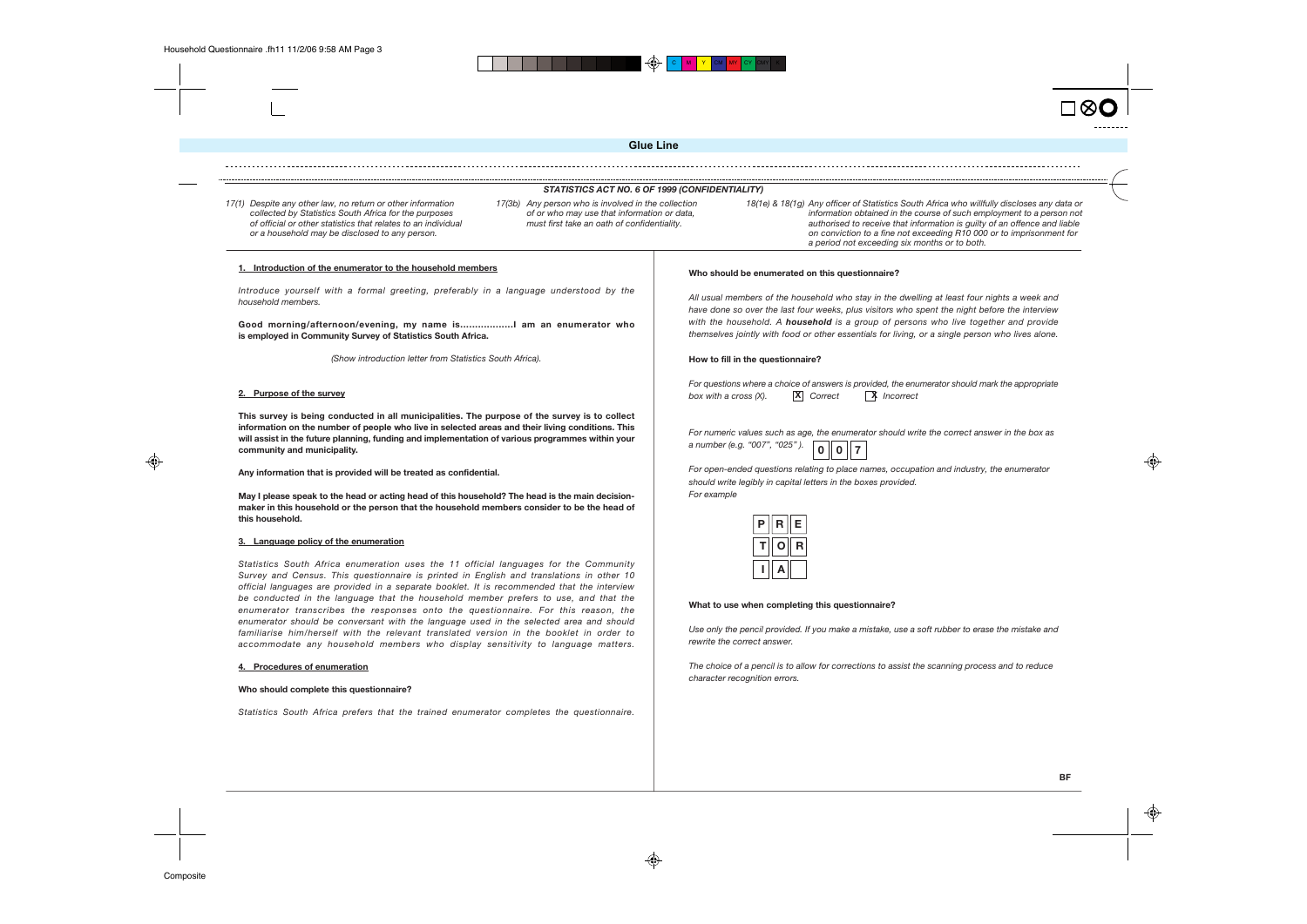







#### **SECTION A: DEMOGRAPHICS – ASK OF EVERYONE LISTED ON THE FLAP**

|        |                                                                                                                                                                                                                                                                        |                                                                             |                                |                                  |                                |                                |                                |                                  |                                |                                | Person number (assign column or person number to each person from 01 to 10; if second questionnaire, start from 11 etc.) |                     |
|--------|------------------------------------------------------------------------------------------------------------------------------------------------------------------------------------------------------------------------------------------------------------------------|-----------------------------------------------------------------------------|--------------------------------|----------------------------------|--------------------------------|--------------------------------|--------------------------------|----------------------------------|--------------------------------|--------------------------------|--------------------------------------------------------------------------------------------------------------------------|---------------------|
| $P-01$ | <b>PERSON NUMBER</b>                                                                                                                                                                                                                                                   |                                                                             | $\mathbf{1}$                   | $\mathbf 2$                      | 3                              | $\overline{\mathbf{4}}$        | 5                              | 6                                | $\overline{7}$                 | 8                              | 9                                                                                                                        |                     |
| $P-02$ | DATE OF BIRTH<br>What is (the person)'s date of                                                                                                                                                                                                                        | Day of birth:<br>Example of day<br>$0 \vert 1$                              |                                |                                  |                                |                                |                                |                                  |                                |                                |                                                                                                                          |                     |
|        | birth?<br>Date of birth is recorded as                                                                                                                                                                                                                                 | Month of birth:<br>Example of month<br>0 <sup>3</sup>                       |                                |                                  |                                |                                |                                |                                  |                                |                                |                                                                                                                          |                     |
|        | <b>DD/MM/YYYY</b><br>DD is for day; MM is for month<br>and YYYY is for year.<br>For any information that is not<br>known, leave the box blank.                                                                                                                         | Year of birth:<br>Example of year<br>$1 \vert 9$<br>2 0<br>or<br>8 3<br>0 4 |                                |                                  |                                |                                |                                |                                  |                                |                                |                                                                                                                          |                     |
| P-03   | AGE<br>What is (the person)'s age in<br>completed years?<br>If age not known ask for an<br>estimate of age. If no one is able<br>to estimate, write 998.<br>For babies less than 1 year write<br>000 for age. For a person 7 years<br>and 10 months write 007 for age. | AGE (in years):<br>Transcribe the<br>answer to F-02 on<br>the flap          |                                |                                  |                                |                                |                                |                                  |                                |                                |                                                                                                                          |                     |
| $P-04$ | <b>SEX</b><br>Is (the person) male or female?<br>Mark the appropriate box with<br>an $X$ .                                                                                                                                                                             | 1 Male<br>2 Female<br>Transcribe the                                        | $\mathbf{1}$<br>$\overline{2}$ | $\overline{1}$<br>$\overline{2}$ | $\mathbf{1}$<br>$\overline{2}$ | $\mathbf{1}$<br>$\overline{2}$ | $\mathbf{1}$<br>$\overline{2}$ | $\overline{1}$<br>$\overline{2}$ | $\mathbf{1}$<br>$\overline{2}$ | $\mathbf{1}$<br>$\overline{2}$ | $\mathbf{1}$<br>$\overline{2}$                                                                                           | 1<br>$\overline{2}$ |
|        |                                                                                                                                                                                                                                                                        | answer to F-03 on<br>the flap                                               |                                |                                  |                                |                                |                                |                                  |                                |                                |                                                                                                                          |                     |
| $P-05$ | <b>USUALLY STAY</b><br>Does (the person) usually live in this<br>household for at least four nights a week<br>and has done so over the last four weeks?<br>Mark the appropriate box with an X.                                                                         | 1 Yes<br>$2$ No                                                             | $\mathbf{1}$<br>$\overline{2}$ | $\overline{1}$<br>$\overline{2}$ | $\mathbf{1}$<br>$\overline{2}$ | $\mathbf{1}$<br>$\overline{2}$ | $\mathbf{1}$<br>$\overline{2}$ | $\overline{1}$<br>$\overline{2}$ | $\mathbf{1}$<br>$\overline{2}$ | $\mathbf{1}$<br>$\overline{2}$ | $\mathbf{1}$<br>$\overline{2}$                                                                                           | 1<br>2              |
| $P-06$ | <b>LAST NIGHT STAY</b><br>Did (the person) stay in this household last<br>night?<br>Mark the appropriate box with an X.                                                                                                                                                | 1 Yes<br>2 No                                                               | $\mathbf{1}$<br>$\mathbf{2}$   | $\overline{1}$<br>$\overline{2}$ | $\mathbf{1}$<br>$\overline{2}$ | $\mathbf{1}$<br>$\overline{2}$ | $\mathbf{1}$<br>$\overline{2}$ | $\mathbf{1}$<br>$\overline{2}$   | $\mathbf{1}$<br>$\overline{2}$ | $\mathbf{1}$<br>$\overline{2}$ | $\mathbf{1}$<br>$\overline{2}$                                                                                           | 1<br>$\overline{2}$ |
|        |                                                                                                                                                                                                                                                                        |                                                                             |                                |                                  | 101696266                      |                                |                                |                                  |                                |                                |                                                                                                                          |                     |

♦

Start from the left (person number 01) and complete section A for each person in the household separately.

READ OUT: **First I am going to ask you for some basic information about each person whose name you have provided.**

**Glue Line**

 $\bigoplus$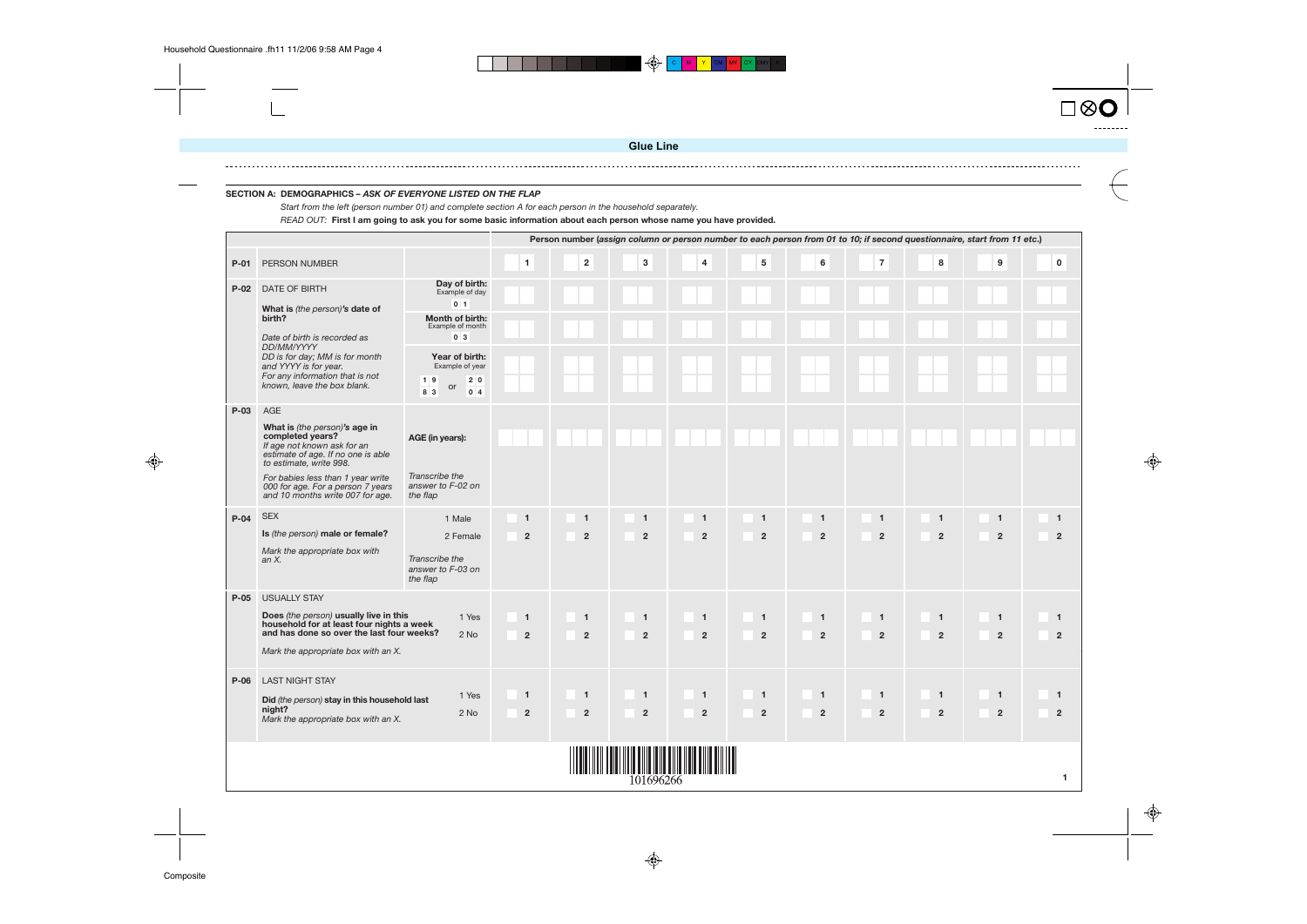C **M I Y I** CM I MY I CY ICMYI K

 $\bigoplus$ 





**SECTION A: DEMOGRAPHICS (Continued)** - **ASK OF EVERYONE LISTED ON THE FLAP**

|        | Person number (assign column or person number to each person from 01 to 10; if second questionnaire, start from 11 etc.)<br>3<br>$\overline{\mathbf{4}}$<br>$5\phantom{.0}$<br>6<br>$\overline{7}$<br>8<br>$\blacksquare$<br>$\overline{\mathbf{2}}$<br>9<br>$\Omega$<br>PERSON NUMBER                                                                                                                                                                                                                                                                                                                                                             |  |  |           |                        |  |  |  |  |  |  |  |  |  |
|--------|----------------------------------------------------------------------------------------------------------------------------------------------------------------------------------------------------------------------------------------------------------------------------------------------------------------------------------------------------------------------------------------------------------------------------------------------------------------------------------------------------------------------------------------------------------------------------------------------------------------------------------------------------|--|--|-----------|------------------------|--|--|--|--|--|--|--|--|--|
| $P-01$ |                                                                                                                                                                                                                                                                                                                                                                                                                                                                                                                                                                                                                                                    |  |  |           |                        |  |  |  |  |  |  |  |  |  |
| $P-07$ | <b>RELATIONSHIP</b><br>01 Head/acting head<br>02 Husband/wife/partner<br>What is (the person)'s<br>03 Son/daughter<br>04 Adopted son/daughter<br>relationship to the head<br>05 Stepchild<br>or acting head of the<br>household?<br>06 Brother/sister<br>07 Parent (mother/father)<br>The head or acting head<br>08 Parent-in-law<br>is the person listed in<br>09 Grand/greatgrandchild<br>column 1 of the first<br>10 Son/daughter-in-law<br>11 Brother/sister-in-law<br>questionnaire,<br>if more than one<br>12 Grandmother/father<br>questionnaire has been<br>13 Other relative<br>completed for this<br>14 Non-related person<br>household. |  |  |           |                        |  |  |  |  |  |  |  |  |  |
| $P-08$ | <b>MARITAL STATUS</b><br><b>READ OUT:</b><br>What is (the person)'s<br>1 Married civil/religious<br><b>PRESENT</b><br>2 Married traditional/customary<br>marital status?<br>3 Polygamous marriage<br>4 Living together as married<br>Write only one code<br>partners<br>5 Never married<br>per person.<br>If both civil/religious &<br>6 Widower/widow<br>traditional indicate<br>7 Separated<br>8 Divorced<br>civil/religious.<br>If 5 to 8, Go to P-10                                                                                                                                                                                           |  |  |           |                        |  |  |  |  |  |  |  |  |  |
| $P-09$ | <b>SPOUSE</b><br>Who, in this household, is (the person)'s spouse<br>or partner?<br>Write the person no. of the spouse or partner in the<br>appropriate box. If the spouse does not reside in the<br>household, write 98.                                                                                                                                                                                                                                                                                                                                                                                                                          |  |  |           |                        |  |  |  |  |  |  |  |  |  |
| $P-10$ | <b>POPULATION GROUP</b><br>1 Black<br>How would (the person)<br>2 Coloured<br>describe himself/herself in<br>3 Indian or Asian<br>terms of propulation group?<br>4 White<br>Write code in the box.                                                                                                                                                                                                                                                                                                                                                                                                                                                 |  |  |           |                        |  |  |  |  |  |  |  |  |  |
|        |                                                                                                                                                                                                                                                                                                                                                                                                                                                                                                                                                                                                                                                    |  |  | 101696266 | <u> ANTIQUE MINITE</u> |  |  |  |  |  |  |  |  |  |

♦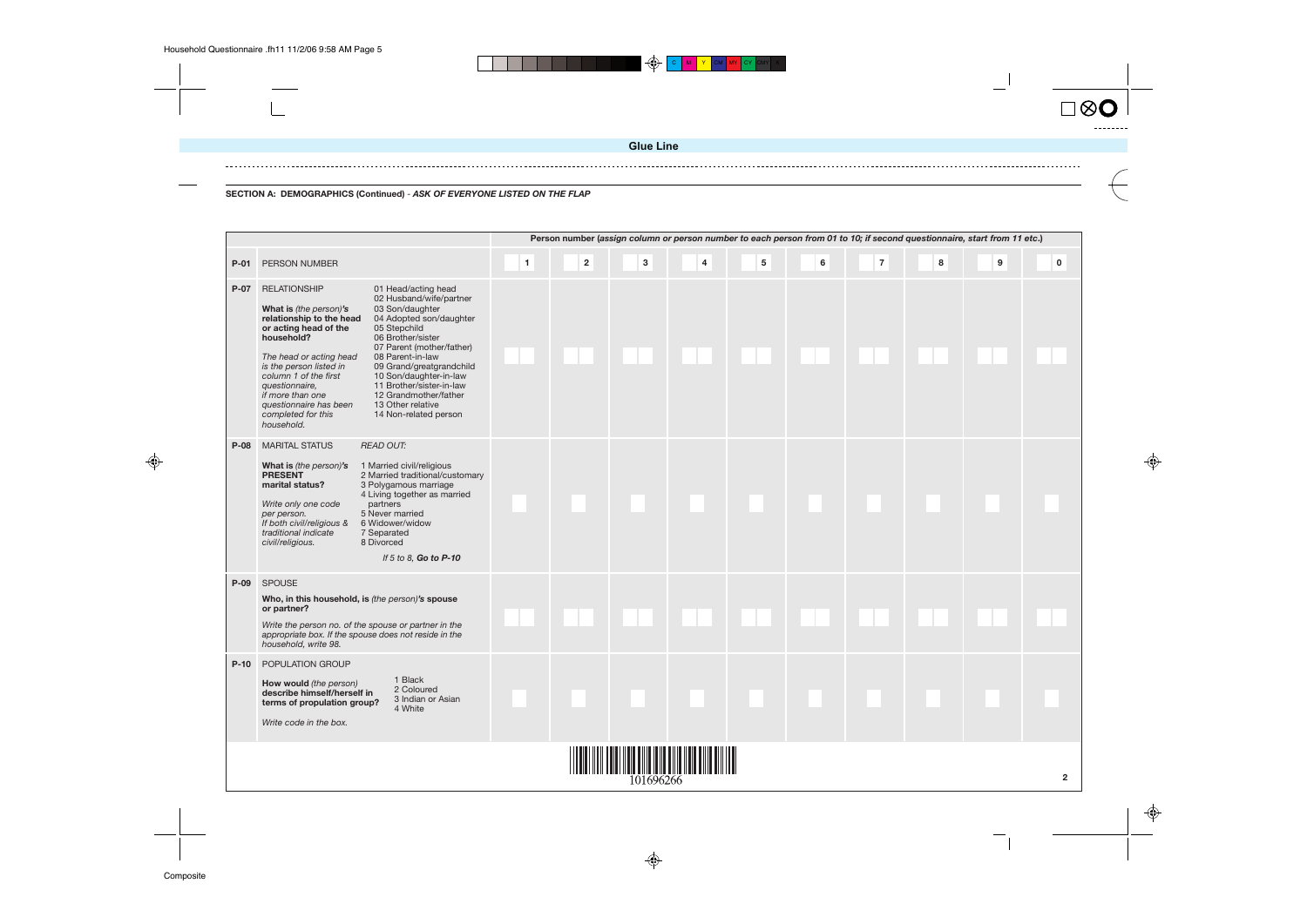## **Person number (assign column or person number to each person from 01 to 10; if second questionnaire, start from 11 etc.) P-01** PERSON NUMBER **1 2 3 4 5 6 7 8 9 0 P-11** PROVINCE OF BIRTH 01 Western Cape 02 Eastern Cape 03 Northern Cape **In which province in South Africa was** (the person) 04 Free State 05 KwaZulu-Natal **born?** 06 North West Write code in the box. If the 07 Gauteng person was not born in 08 Mpumalanga South Africa, the code is 10. 09 Limpopo 10 Outside RSA 11 Do not know **P-12** MAIN PLACE OF BIRTH **In which city, town, township or tribal area was** (the person) **born?** Write the name of the place in CAPITAL LETTERS. If the person was born outside South Africa, write the country of birth, and **Go to P-14. P-13** SUB-PLACE OF BIRTH **In which suburb, village, informal settlement, section or farm was** (the person) **born?** Write the name of the place in CAPITAL LETTERS. **P-14** MAIN PLACE OF USUAL RESIDENCE **In which city, town, township, or tribal area does** (the person) **usually live?** Write the name of the place in CAPITAL LETTERS. **P-15** SUB-PLACE OF USUAL RESIDENCE **In which suburb, village, informal settlement, section or farm does** (the person) **usually live?** Write the name of the place in CAPITAL LETTERS. <u> III Martin Amerikaanse konstantin (</u> 101696266

♦

 $\overline{1}$ 

 $\bigoplus$ 







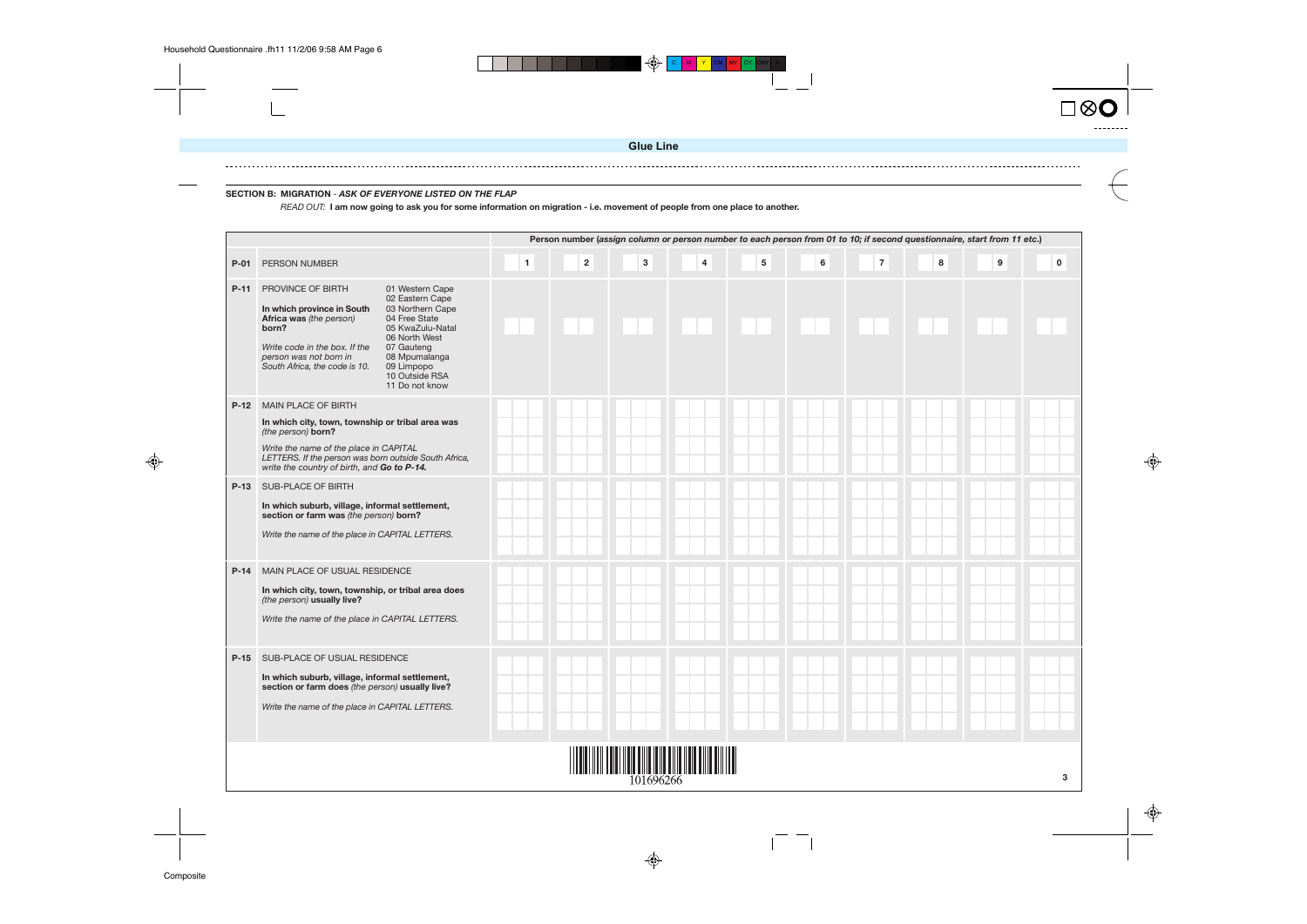

**SECTION B: MIGRATION (Continued) - ASK FOR EVERYONE LISTED ON THE FLAP**

|        | Person number (assign column or person number to each person from 01 to 10; if second questionnaire, start from 11 etc.)<br>$\overline{7}$<br>5<br>$\overline{2}$<br>3<br>$\overline{\mathbf{4}}$<br>6<br>8<br>9<br>$\mathbf{1}$<br>$\mathbf 0$<br>PERSON NUMBER                                           |                                                                                                                                                                                               |                                                  |                                     |                                       |                                       |                                                |                                       |                                     |                                     |                                                  |                                       |  |  |
|--------|------------------------------------------------------------------------------------------------------------------------------------------------------------------------------------------------------------------------------------------------------------------------------------------------------------|-----------------------------------------------------------------------------------------------------------------------------------------------------------------------------------------------|--------------------------------------------------|-------------------------------------|---------------------------------------|---------------------------------------|------------------------------------------------|---------------------------------------|-------------------------------------|-------------------------------------|--------------------------------------------------|---------------------------------------|--|--|
| $P-01$ |                                                                                                                                                                                                                                                                                                            |                                                                                                                                                                                               |                                                  |                                     |                                       |                                       |                                                |                                       |                                     |                                     |                                                  |                                       |  |  |
| $P-16$ | <b>FIVE YEARS AGO</b><br>Was (the person) living in this<br>dwelling in October 2001?<br>Mark appropriate box with an X.<br>If 1 "Yes" or 3 "Born after<br>October 2001", Go to P-21.                                                                                                                      | 1 Yes<br>2 No<br>3 Born after<br>October<br>2001                                                                                                                                              | $\overline{1}$<br>$\overline{2}$<br>$\mathbf{3}$ | $\mathbf{1}$<br>$\overline{2}$<br>3 | $\overline{1}$<br>$\overline{2}$<br>3 | $\overline{1}$<br>$\overline{2}$<br>3 | $\mathbf{1}$<br>$\overline{2}$<br>$\mathbf{3}$ | $\overline{1}$<br>$\overline{2}$<br>3 | $\mathbf{1}$<br>$\overline{2}$<br>3 | $\mathbf{1}$<br>$\overline{2}$<br>3 | $\overline{1}$<br>$\overline{2}$<br>$\mathbf{3}$ | $\overline{1}$<br>$\overline{2}$<br>3 |  |  |
| $P-17$ | PERIOD OF MOVEMENT<br>In which year and month did<br>(the person) move to this dwelling?<br>19<br>2 0<br>Example of year<br>or<br>8 3<br>0 <sub>4</sub>                                                                                                                                                    | <b>Month</b><br>Year                                                                                                                                                                          |                                                  |                                     |                                       |                                       |                                                |                                       |                                     |                                     |                                                  |                                       |  |  |
| $P-18$ | PROVINCE OF PREVIOUS<br><b>RESIDENCE</b><br>In which province did (the<br>person) live before<br>moving to this dwelling?<br>Write code in the box. If the<br>person moved from outside<br>South Africa, write code10.                                                                                     | 01 Western Cape<br>02 Eastern Cape<br>03 Northern Cape<br>04 Free State<br>05 KwaZulu-Natal<br>06 North West<br>07 Gauteng<br>08 Mpumalanga<br>09 Limpopo<br>10 Outside RSA<br>11 Do not know |                                                  |                                     |                                       |                                       |                                                |                                       |                                     |                                     |                                                  |                                       |  |  |
| $P-19$ | MAIN PLACE OF PREVIOUS RESIDENCE<br>In which city, town, township or tribal area did<br>(the person) live before moving to this dwelling?<br>Write the name of the place in CAPITAL LETTERS.<br>If the person was living outside South Africa,<br>write the country of previous residence, and Go to P-21. |                                                                                                                                                                                               |                                                  |                                     |                                       |                                       |                                                |                                       |                                     |                                     |                                                  |                                       |  |  |
| $P-20$ | SUB-PLACE OF PREVIOUS RESIDENCE<br>In which suburb, informal settlement, village,<br>section or farm did (the person) live before<br>moving to this dwelling?<br>Write the name of the place in CAPITAL LETTERS.                                                                                           |                                                                                                                                                                                               |                                                  |                                     |                                       |                                       |                                                |                                       |                                     |                                     |                                                  |                                       |  |  |
|        |                                                                                                                                                                                                                                                                                                            |                                                                                                                                                                                               |                                                  |                                     | 101696266                             |                                       |                                                |                                       |                                     |                                     |                                                  |                                       |  |  |

 $\sqrt{ }$ 

 $\bigoplus$ 







**Glue Line**

 $\bigoplus$ 

 $\mathbb{L}$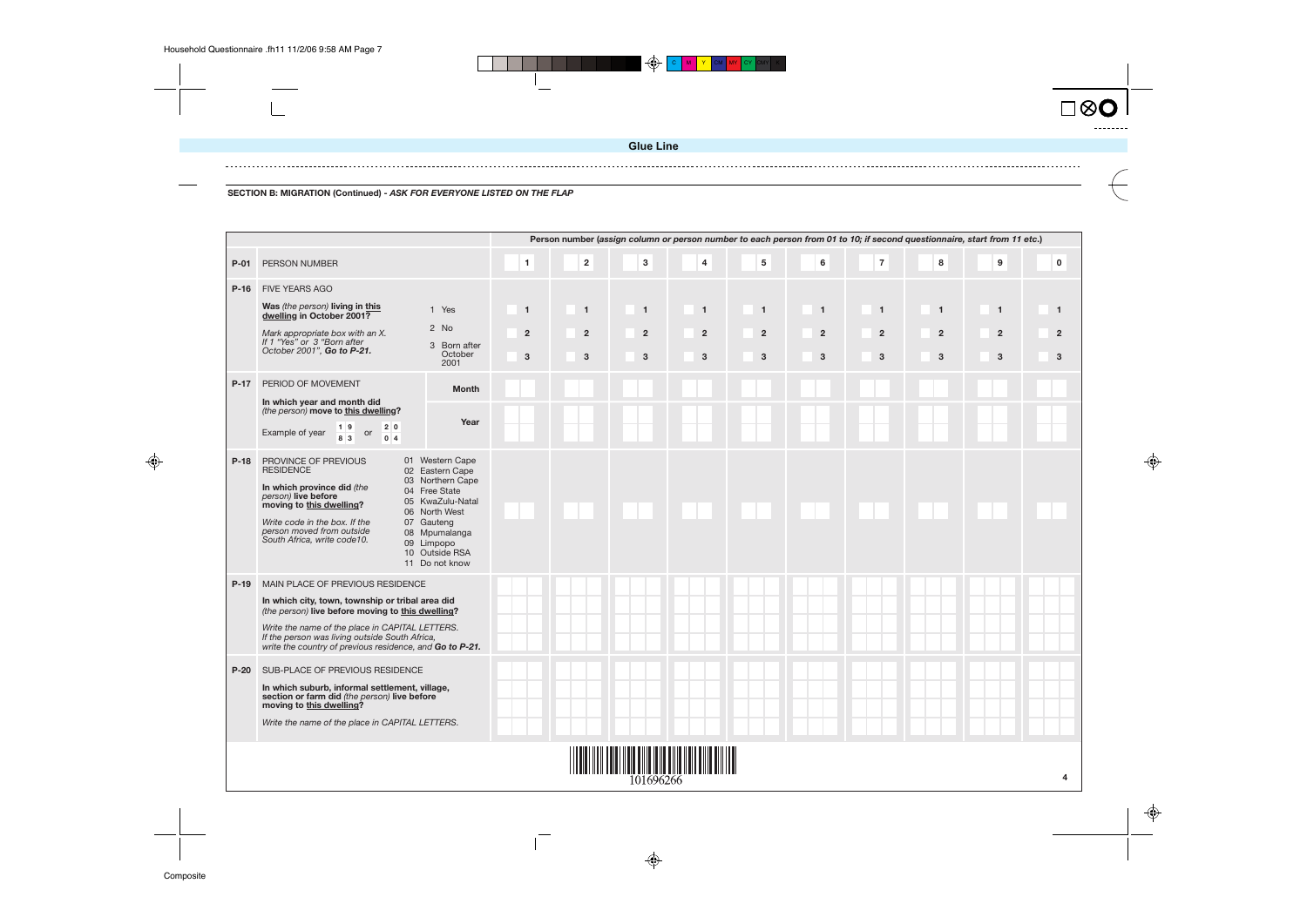

◈

 $\spadesuit$ 

|        | Person number (assign column or person number to each person from 01 to 10; if second questionnaire, start from 11 etc.)<br>$\mathbf{3}$<br>$\overline{\mathbf{5}}$<br>$\overline{\mathbf{7}}$<br>$\bf 8$<br>$\pmb{0}$<br>$\mathbf 2$<br>4<br>$\bf 6$<br>$\boldsymbol{9}$<br>$\mathbf{1}$<br>PERSON NUMBER |                                                        |                     |                           |                     |                         |                     |                      |                       |                     |                     |                     |  |  |  |
|--------|------------------------------------------------------------------------------------------------------------------------------------------------------------------------------------------------------------------------------------------------------------------------------------------------------------|--------------------------------------------------------|---------------------|---------------------------|---------------------|-------------------------|---------------------|----------------------|-----------------------|---------------------|---------------------|---------------------|--|--|--|
| P-01   |                                                                                                                                                                                                                                                                                                            |                                                        |                     |                           |                     |                         |                     |                      |                       |                     |                     |                     |  |  |  |
| $P-21$ | <b>DISABILITY</b>                                                                                                                                                                                                                                                                                          | 1 Yes                                                  | $\mathbf{1}$        | $\overline{1}$            | $\mathbf{1}$        | $\mathbf{1}$            | $\mathbf{1}$        | $\overline{1}$       | $\mathbf{1}$          | $\mathbf{1}$        | $\overline{1}$      | $\overline{1}$      |  |  |  |
|        | Does (the person) have any kind<br>of disability?                                                                                                                                                                                                                                                          |                                                        |                     |                           |                     |                         |                     |                      |                       |                     |                     |                     |  |  |  |
|        | Mark appropriate box with an X                                                                                                                                                                                                                                                                             | $2$ No                                                 | $\overline{2}$      | $\overline{2}$            | $\overline{2}$      | $\overline{2}$          | $\overline{2}$      | $\overline{2}$       | $\overline{2}$        | $\overline{2}$      | $\overline{2}$      | $\overline{2}$      |  |  |  |
|        | If 2 "No" or 3 "Do not know" Go to P-24.                                                                                                                                                                                                                                                                   | 3 Do not know                                          | 3                   | 3                         | 3                   | 3                       | 3                   | 3                    | 3                     | 3                   | 3                   | 3                   |  |  |  |
| $P-22$ | <b>DISABILITY TYPE</b>                                                                                                                                                                                                                                                                                     | <b>READ OUT:</b>                                       |                     |                           |                     |                         |                     |                      |                       |                     |                     |                     |  |  |  |
|        | What type(s) of disability                                                                                                                                                                                                                                                                                 | 1 Sight (blind/severe<br>visual limitation             | $\mathbf{1}$        | $\overline{1}$            | $\mathbf{1}$        | $\overline{1}$          | $\mathbf{1}$        | $\overline{1}$       | $\mathbf{1}$          | $\overline{1}$      | $\overline{1}$      | $\overline{1}$      |  |  |  |
|        | does (the person) have?                                                                                                                                                                                                                                                                                    | 2 Hearing (deaf, profoundly                            | $\overline{2}$      | $\overline{2}$            | $\overline{2}$      | $\overline{2}$          | $\overline{2}$      | $\overline{2}$       | $\overline{2}$        | $\overline{2}$      | $\overline{2}$      | $\overline{2}$      |  |  |  |
|        | Mark any that apply with                                                                                                                                                                                                                                                                                   | hard of hearing)<br>3 Communication (speech            | 3                   | 3                         | 3                   | 3                       | 3                   | 3                    | 3                     | 3                   | 3                   | 3                   |  |  |  |
|        | an $X$ .<br>Multiple disability is                                                                                                                                                                                                                                                                         | impairment)<br>4 Physical (needs                       |                     | 4                         | $\overline{4}$      |                         |                     | $\overline{4}$       | $\boldsymbol{\Delta}$ | $\overline{4}$      | $\overline{4}$      | $\overline{4}$      |  |  |  |
|        | indicated by marking                                                                                                                                                                                                                                                                                       | wheelchair, crutches, etc.)<br>5 Intellectual (serious | 4                   |                           |                     | 4                       | $\overline{4}$      |                      |                       |                     |                     |                     |  |  |  |
|        | more than one selection.                                                                                                                                                                                                                                                                                   | difficulties in learning)<br>6 Emotional (behavioural, | 5                   | 5                         | 5                   | 5                       | 5                   | $5\phantom{.0}$      | 5                     | 5                   | 5                   | $5\phantom{1}$      |  |  |  |
|        |                                                                                                                                                                                                                                                                                                            | psychological)                                         | 6                   | 6                         | 6                   | 6                       | 6                   | 6                    | 6                     | 6                   | 6                   | 6                   |  |  |  |
| $P-23$ | <b>DISABILITY INTENSITY</b>                                                                                                                                                                                                                                                                                |                                                        |                     |                           |                     |                         |                     |                      |                       |                     |                     |                     |  |  |  |
|        | Does the disability seriously prevent<br>(the person) from full participation in life                                                                                                                                                                                                                      | 1 Yes                                                  | $\mathbf{1}$        | $\overline{1}$            | $\mathbf{1}$        | $\mathbf{1}$            | $\mathbf{1}$        | $\overline{1}$       | $\mathbf{1}$          | $\mathbf{1}$        | $\mathbf{1}$        | $\overline{1}$      |  |  |  |
|        | activities (such as education, work,<br>social life, etc.)?                                                                                                                                                                                                                                                | $2$ No                                                 | $\mathbf{2}$        | $\overline{2}$            | $\overline{2}$      | $\overline{\mathbf{2}}$ | $\overline{2}$      | $\overline{2}$       | $\overline{2}$        | $\overline{2}$      | $\mathbf 2$         | $\overline{2}$      |  |  |  |
|        | Mark appropriate box with an X.                                                                                                                                                                                                                                                                            |                                                        |                     |                           |                     |                         |                     |                      |                       |                     |                     |                     |  |  |  |
| $P-24$ | <b>SOCIAL GRANT</b>                                                                                                                                                                                                                                                                                        | 1 Yes                                                  | $\mathbf{1}$        | $\overline{1}$            | $\mathbf{1}$        | $\overline{1}$          | $\mathbf{1}$        | $\overline{1}$       | $\mathbf{1}$          | $\mathbf{1}$        | $\mathbf{1}$        | $\overline{1}$      |  |  |  |
|        | Does (the person) receive any<br>social / government grant?                                                                                                                                                                                                                                                | 2 No                                                   | $\overline{2}$      | $\overline{2}$            | $\overline{2}$      | $\overline{2}$          | $\overline{2}$      | $\overline{2}$       | $\overline{2}$        | $\overline{2}$      | $\overline{2}$      | $\overline{2}$      |  |  |  |
|        | Mark appropriate box with an X                                                                                                                                                                                                                                                                             | 3 Do not know                                          | $\mathbf{3}$        | $\ensuremath{\mathsf{3}}$ | $\mathbf{3}$        | $\mathbf{3}$            | $\mathbf 3$         | $\mathbf 3$          | $\mathbf{3}$          | $\mathbf 3$         | $\mathbf 3$         | $\mathsf 3$         |  |  |  |
|        | If 2 "No" or 3 "Do not know" Go to P-26.                                                                                                                                                                                                                                                                   |                                                        |                     |                           |                     |                         |                     |                      |                       |                     |                     |                     |  |  |  |
| $P-25$ | TYPE OF SOCIAL GRANT                                                                                                                                                                                                                                                                                       | 1 Old age pension                                      | $\mathbf{1}$        | $\overline{1}$            | $\mathbf{1}$        | $\overline{1}$          | $\mathbf{1}$        | $\blacktriangleleft$ | $\mathbf{1}$          | $\mathbf{1}$        | $\overline{1}$      | $\mathbf{1}$        |  |  |  |
|        | What type(s) of social /                                                                                                                                                                                                                                                                                   | 2 Disability grant<br>3 Child support grant            | $\overline{2}$      | $\overline{2}$            | $\overline{2}$      | $\overline{2}$          | $\overline{2}$      | $\overline{2}$       | $\overline{2}$        | $\overline{2}$      | $\overline{2}$      | $\overline{2}$      |  |  |  |
|        | government grant does<br>(the person) receive?                                                                                                                                                                                                                                                             | (linked to a child)                                    | 3                   | 3                         | 3                   | 3                       | 3                   | $\mathbf{3}$         | 3                     | 3                   | 3                   | $\mathbf{3}$        |  |  |  |
|        | Mark any that apply                                                                                                                                                                                                                                                                                        | 4 Care dependency grant                                | $\overline{4}$      | $\overline{\mathbf{A}}$   | $\overline{4}$      | $\overline{\mathbf{4}}$ | $\overline{4}$      | $\overline{4}$       | $\overline{4}$        | $\overline{4}$      | $\overline{4}$      | $\overline{4}$      |  |  |  |
|        | with an X.                                                                                                                                                                                                                                                                                                 | 5 Foster care grant                                    | 5                   | 5                         | 5                   | 5                       | 5                   | $5\phantom{1}$       | 5                     | 5                   | 5                   | $5\phantom{1}$      |  |  |  |
|        |                                                                                                                                                                                                                                                                                                            | 6 Grant in aid                                         | 6<br>$\overline{7}$ | 6<br>$\overline{7}$       | 6<br>$\overline{7}$ | 6<br>$\overline{7}$     | 6<br>$\overline{7}$ | 6<br>$\overline{7}$  | 6<br>$\overline{ }$   | 6<br>$\overline{7}$ | 6<br>$\overline{7}$ | 6<br>$\overline{7}$ |  |  |  |
|        |                                                                                                                                                                                                                                                                                                            | 7 Social relief                                        |                     |                           |                     |                         |                     |                      |                       |                     |                     |                     |  |  |  |
|        |                                                                                                                                                                                                                                                                                                            |                                                        |                     |                           | 101696266           |                         |                     |                      |                       |                     |                     | 5                   |  |  |  |



### **SECTION C: DISABILITY AND SOCIAL GRANTS - ASK OF EVERYONE LISTED ON THE FLAP**

READ OUT: **I am now going to ask you for some information on the difficulties each person may have because of a health problem or condition. I am also going to ask about social grants that each person may be receiving.**

**Glue Line**

 $\bigoplus$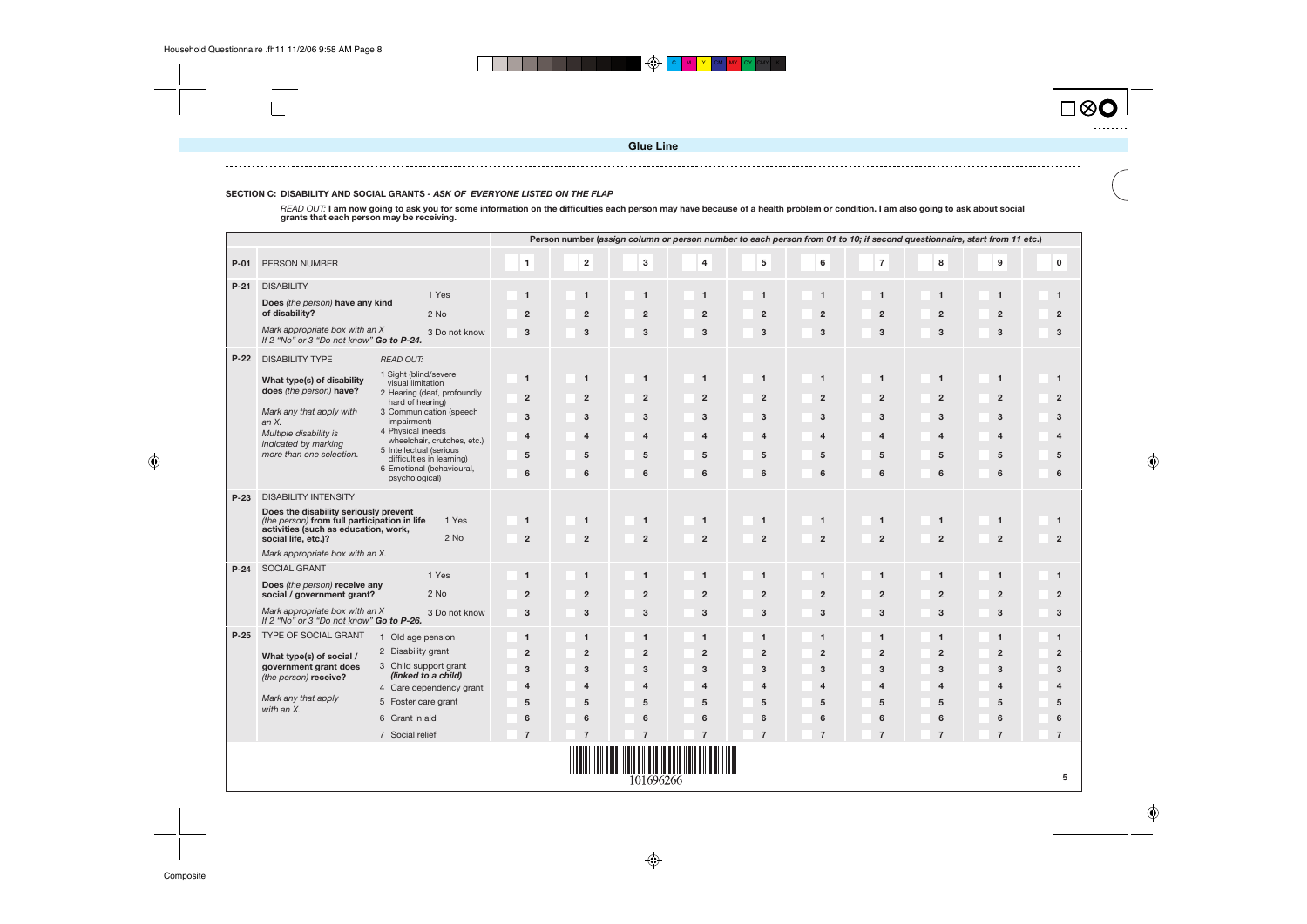



### **SECTION D: EDUCATION** - **ASK OF EVERYONE LISTED ON THE FLAP**

READ OUT: **I am now going to ask you for some information on education of each person listed on the flap.**

|        |                                                                                                                                                                                                                                                                                                          |                                                                                 |                                  |                                  |                                |                                         |                                |                                        |                                |                                | Person number (assign column or person number to each person from 01 to 10; if second questionnaire, start from 11 etc.) |                                |
|--------|----------------------------------------------------------------------------------------------------------------------------------------------------------------------------------------------------------------------------------------------------------------------------------------------------------|---------------------------------------------------------------------------------|----------------------------------|----------------------------------|--------------------------------|-----------------------------------------|--------------------------------|----------------------------------------|--------------------------------|--------------------------------|--------------------------------------------------------------------------------------------------------------------------|--------------------------------|
| $P-01$ | <b>PERSON NUMBER</b>                                                                                                                                                                                                                                                                                     |                                                                                 | $\mathbf{1}$                     | $\mathbf{2}$                     | $\mathbf 3$                    | $\overline{\mathbf{4}}$                 | $5\phantom{a}$                 | $\bf 6$                                | $\overline{7}$                 | 8                              | $\boldsymbol{9}$                                                                                                         | $\mathbf 0$                    |
| $P-26$ | SCHOOL ATTENDANCE<br>Does (the person) presently<br>attend an educational institution?<br>READ OUT: Attendance includes all<br>part-time and full-time studies, whether<br>in person or as a distance learner, as well<br>as home schooling.<br>Mark appropriate box with an X.<br>If 2 "No" Go to P-29. | 1 Yes<br>2 No                                                                   | $\overline{1}$<br>$\overline{2}$ | $\overline{1}$<br>$\overline{2}$ | $\mathbf{1}$<br>$\overline{2}$ | $\overline{1}$<br>$\overline{2}$        | $\mathbf{1}$<br>$\overline{2}$ | $\blacktriangleleft$<br>$\overline{2}$ | $\mathbf{1}$<br>$\overline{2}$ | $\mathbf{1}$<br>$\overline{2}$ | $\mathbf{1}$<br>$\overline{2}$                                                                                           | $\mathbf{1}$<br>$\overline{2}$ |
| $P-27$ | EDUCATIONAL INSTITUTION<br>Which of the following<br><b>READ OUT</b><br>educational institutions<br>1 Pre-school<br>does (the person) attend?<br>2 Primary School<br>3 Secondary School<br>4 College<br>Training<br>7 Other<br>Write code in the box.                                                    | 5 University/University<br>of technology/Technikon<br>6 Adult Basic Education & |                                  |                                  |                                |                                         |                                |                                        |                                |                                |                                                                                                                          |                                |
| $P-28$ | PUBLIC OR INDEPENDENT<br><b>INSTITUTION</b><br>Is the institution<br>1 Public<br>(the person) attends<br>public (government) or<br>independent (private)?<br>Write code in the box.                                                                                                                      | 2 Independent<br>3 Do not know                                                  |                                  |                                  |                                |                                         |                                |                                        |                                |                                |                                                                                                                          |                                |
|        |                                                                                                                                                                                                                                                                                                          |                                                                                 |                                  |                                  | 101696266                      | <u>  IIII IIII IIII IIII IIIIIIII I</u> |                                |                                        |                                |                                |                                                                                                                          |                                |

**Glue Line**

 $\bigoplus$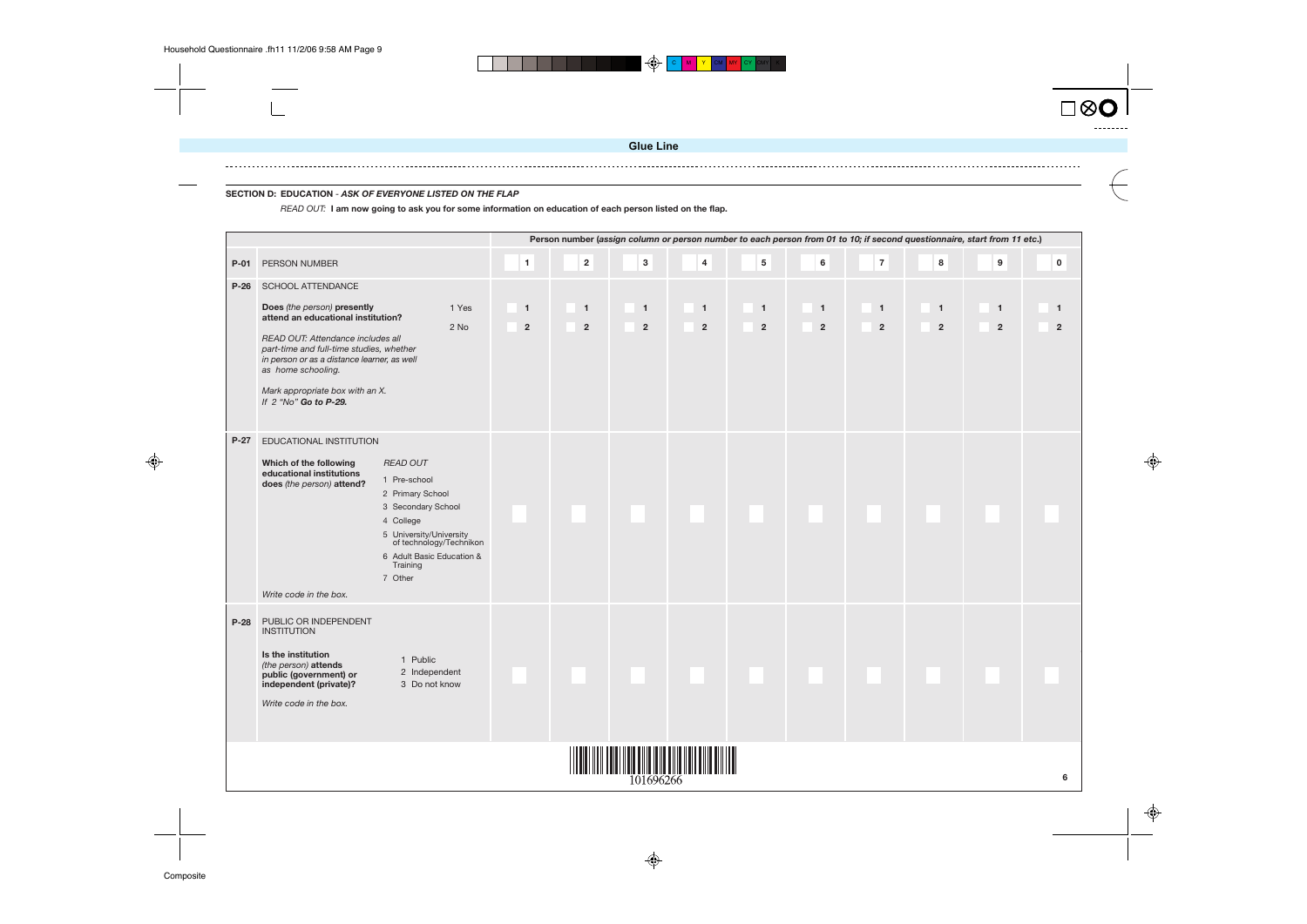$\bigoplus$ C **M I Y I** CM I MY I CY ICMYI K

 $\bigoplus$ 





**SECTION D: EDUCATION (Continued)** - **ASK OF EVERYONE LISTED ON THE FLAP**

|        | Person number (assign column or person number to each person from 01 to 10; if second questionnaire, start from 11 etc.)<br>$\overline{2}$<br>$\overline{\mathbf{4}}$<br>5<br>6<br>$\overline{7}$<br>8<br>3<br>$\mathbf{9}$<br>$\mathbf{1}$<br>$\mathbf 0$<br>PERSON NUMBER                                                                                                                                                                                                                                                                                                                                                                                                                                                                                                                                                                                                                                                                                                                                                                                                                                         |  |  |                                                                                                                                     |  |  |  |  |  |  |  |  |  |  |
|--------|---------------------------------------------------------------------------------------------------------------------------------------------------------------------------------------------------------------------------------------------------------------------------------------------------------------------------------------------------------------------------------------------------------------------------------------------------------------------------------------------------------------------------------------------------------------------------------------------------------------------------------------------------------------------------------------------------------------------------------------------------------------------------------------------------------------------------------------------------------------------------------------------------------------------------------------------------------------------------------------------------------------------------------------------------------------------------------------------------------------------|--|--|-------------------------------------------------------------------------------------------------------------------------------------|--|--|--|--|--|--|--|--|--|--|
| $P-01$ |                                                                                                                                                                                                                                                                                                                                                                                                                                                                                                                                                                                                                                                                                                                                                                                                                                                                                                                                                                                                                                                                                                                     |  |  |                                                                                                                                     |  |  |  |  |  |  |  |  |  |  |
| $P-29$ | LEVEL OF EDUCATION<br>What is the highest level of education that<br>(the person) has completed?<br>For a person with grade 12, probe whether he/she<br>has a university exemption or not.<br>For a person with a certificate or a diploma, probe<br>whether he/she has grade 12 (std 10) or not.<br>00 Grade 0<br>01 Grade 1<br>02 Grade 2<br>03 Grade 3/ Std 1/ ABET 1<br>04 Grade 4/ Std 2<br>05 Grade 5/ Std 3/ ABET 2<br>06 Grade 6/Std 4<br>07 Grade 7/ Std 5/ ABET 3<br>08 Grade 8/Std 6<br>09 Grade 9/ Std 7/ ABET 4<br>10 Grade 10/Std 8/ NTCl<br>11 Grade 11/ Std 9/ NTCII<br>12 Attended Grade 12, but not<br>completed Grade 12<br>13 Grade 12 / Std 10/ NTCIII<br>(without university exemption)<br>14 Grade 12/ Std 10 (with<br>university exemption)<br>15 Certificate with < Std10/Gr.12<br>16 Diploma with < Std 10/Gr. 12<br>17 Certificate with Std 10/Gr.12<br>18 Diploma with Std 10 / Gr.12<br>19 Bachelors degree<br>20 BTech<br>21 Post graduate diploma<br>22 Honours degree<br>23 Higher degree (Masters/PhD)<br>24 No schooling<br>98 Out of scope (children under five<br>years of age) |  |  |                                                                                                                                     |  |  |  |  |  |  |  |  |  |  |
|        | Write code in the box.                                                                                                                                                                                                                                                                                                                                                                                                                                                                                                                                                                                                                                                                                                                                                                                                                                                                                                                                                                                                                                                                                              |  |  |                                                                                                                                     |  |  |  |  |  |  |  |  |  |  |
|        |                                                                                                                                                                                                                                                                                                                                                                                                                                                                                                                                                                                                                                                                                                                                                                                                                                                                                                                                                                                                                                                                                                                     |  |  | <u> III maanda ka mid maalaa ka mid maalaa ka mid maalaa ka mid maalaa ka mid maalaa ka mid maalaa ka mid maalaa k</u><br>101696266 |  |  |  |  |  |  |  |  |  |  |

 $\bigoplus$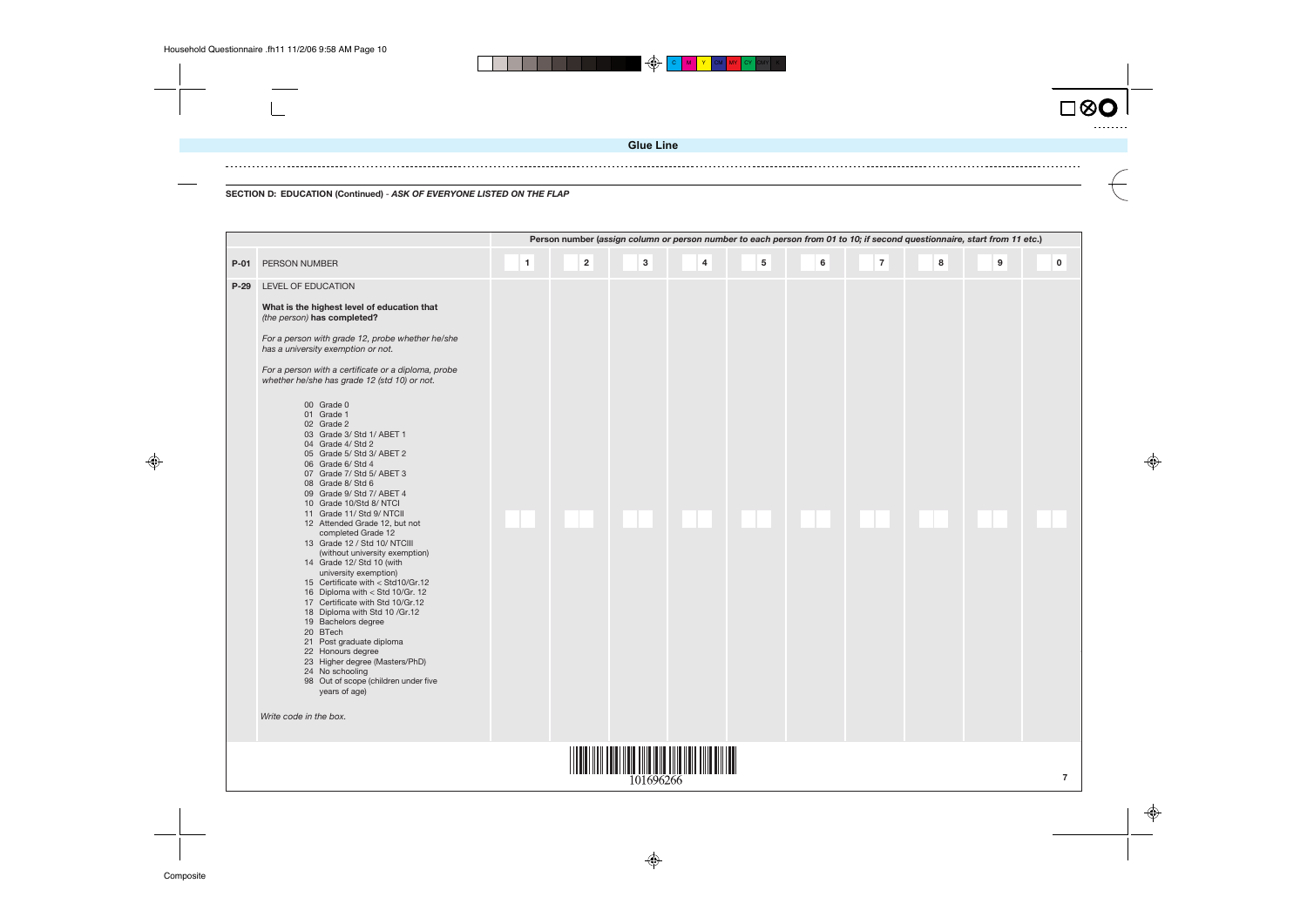

# **SECTION E: EMPLOYMENT AND ECONOMIC ACTIVITIES - ASK OF ALL PERSONS 15 YEARS AND OLDER LISTED ON THE FLAP**



⊕

 $\spadesuit$ 

READ OUT: **I am now going to ask you for information on employment of each person 15 years and older.**

|              |                                                                                                                                                                                                                                                                                                                                                                                                      |                                |                                                |                                                |                                                |                                     |                                       |                                     |                                                |                                                | Person number (assign column or person number to each person from 01 to 10; if second questionnaire, start from 11 etc.) |  |
|--------------|------------------------------------------------------------------------------------------------------------------------------------------------------------------------------------------------------------------------------------------------------------------------------------------------------------------------------------------------------------------------------------------------------|--------------------------------|------------------------------------------------|------------------------------------------------|------------------------------------------------|-------------------------------------|---------------------------------------|-------------------------------------|------------------------------------------------|------------------------------------------------|--------------------------------------------------------------------------------------------------------------------------|--|
| $P-01$       | PERSON NUMBER                                                                                                                                                                                                                                                                                                                                                                                        |                                | $\mathbf{1}$                                   | $\overline{\mathbf{2}}$                        | $\overline{3}$                                 | $\overline{4}$                      | $5\overline{5}$                       | $\bf 6$                             | $\overline{7}$                                 | 8                                              | 9                                                                                                                        |  |
| P-30         | <b>EMPLOYMENT STATUS</b>                                                                                                                                                                                                                                                                                                                                                                             |                                |                                                |                                                |                                                |                                     |                                       |                                     |                                                |                                                |                                                                                                                          |  |
|              | P-30a In the last 7 days, did (the person) run<br>or do any kind of business, big or small,<br>for himself/herself or with one or more<br>partners even for only one hour?<br>Examples: Selling things, making things<br>for sale, repairing things, guarding cars,<br>brewing beer, hairdressing, creche<br>business, taxi or other transport business,<br>having a legal or medical practice, etc. | 1 Yes<br>2 No<br>3 Do not know | $\overline{1}$<br>$\overline{2}$<br>3          | $\mathbf{1}$<br>$\overline{2}$<br>$\mathbf{3}$ | $\mathbf{1}$<br>$\overline{2}$<br>$\mathbf{3}$ | $\mathbf{1}$<br>$\overline{2}$<br>3 | $\mathbf{1}$<br>$\overline{2}$<br>3   | $\mathbf{1}$<br>$\overline{2}$<br>3 | $\mathbf{1}$<br>$\overline{2}$<br>3            | $\mathbf{1}$<br>$\overline{2}$<br>3            | $\overline{1}$<br>$\overline{2}$<br>3                                                                                    |  |
| $P-30b$      | In the last 7 days, did (the person) do any<br>work for a wage, salary, commission or $1 \text{ Yes}$<br>payment in kind (excluding domestic<br>worker) even for only one hour? 2 No<br>Examples: a regular job, contract, casual or 3 Do not know<br>piece work for pay, work in exchange for<br>food or housing.                                                                                   |                                | $\overline{\mathbf{1}}$<br>$\overline{2}$<br>3 | $\mathbf{1}$<br>$\overline{2}$<br>$\mathbf{3}$ | $\blacktriangleleft$<br>$\mathbf{2}$<br>3      | $\mathbf{1}$<br>$\overline{2}$<br>3 | $\mathbf{1}$<br>$\overline{2}$<br>3   | $\mathbf{1}$<br>$\overline{2}$<br>3 | $\mathbf{1}$<br>$\overline{2}$<br>3            | $\mathbf{1}$<br>$\overline{2}$<br>3            | $\blacksquare$<br>$\overline{2}$<br>3                                                                                    |  |
|              | P-30c In the last 7 days, did (the person) do any<br>work as a domestic worker for a wage,<br>salary or payment in kind even for only 2 No<br>one hour?                                                                                                                                                                                                                                              | 1 Yes<br>3 Do not know         | $\overline{1}$<br>$\overline{2}$<br>3          | $\mathbf{1}$<br>$\overline{2}$<br>3            | $\mathbf{1}$<br>$\overline{2}$<br>3            | $\mathbf{1}$<br>$\overline{2}$<br>3 | $\mathbf{1}$<br>$\overline{2}$<br>3   | $\mathbf{1}$<br>$\overline{2}$<br>3 | $\mathbf{1}$<br>$\overline{2}$<br>$\mathbf{3}$ | $\mathbf{1}$<br>$\overline{2}$<br>3            | $\overline{1}$<br>$\overline{2}$<br>3                                                                                    |  |
| <b>P-30d</b> | In the last 7 days, did (the person) help<br>unpaid in a household business of any<br>kind even for only one hour?<br>Examples: Help to sell things, make things<br>for sale or exchange, doing the accounts, 3 Do not know<br>cleaning up for the business, etc. Do not<br>count normal housework.                                                                                                  | 1 Yes<br>2 No                  | $\overline{1}$<br>$\overline{2}$<br>3          | $\mathbf{1}$<br>$\overline{2}$<br>$\mathbf{3}$ | $\overline{1}$<br>$\overline{2}$<br>3          | $\mathbf{1}$<br>$\overline{2}$<br>3 | $\mathbf{1}$<br>$\overline{2}$<br>3   | $\mathbf{1}$<br>$\overline{2}$<br>3 | $\mathbf{1}$<br>$\overline{2}$<br>$\mathbf{3}$ | $\mathbf{1}$<br>$\overline{2}$<br>3            | $\overline{1}$<br>$\overline{2}$<br>3                                                                                    |  |
| $P-30e$      | In the last 7 days, did (the person) do any<br>work on his/her own or the household's<br>plot, farm, food garden, cattle post or kraal, 1 Yes<br>or help in growing farm produce or in<br>looking after animals for the household 2 No<br>even for only one hour?<br>Examples: Ploughing, harvesting, looking after<br>livestock.                                                                    | 3 Do not know                  | $\overline{1}$<br>$\overline{2}$<br>3          | $\mathbf{1}$<br>$\overline{2}$<br>3            | $\mathbf{1}$<br>$\overline{2}$<br>3            | $\mathbf{1}$<br>$\overline{2}$<br>3 | $\overline{1}$<br>$\overline{2}$<br>3 | $\mathbf{1}$<br>$\overline{2}$<br>3 | $\mathbf{1}$<br>$\overline{2}$<br>$\mathbf{3}$ | $\mathbf{1}$<br>$\overline{2}$<br>$\mathbf{3}$ | $\overline{1}$<br>$\overline{2}$<br>3                                                                                    |  |
|              |                                                                                                                                                                                                                                                                                                                                                                                                      |                                |                                                |                                                |                                                |                                     |                                       |                                     |                                                |                                                |                                                                                                                          |  |

101696266

**Glue Line**

 $\Theta$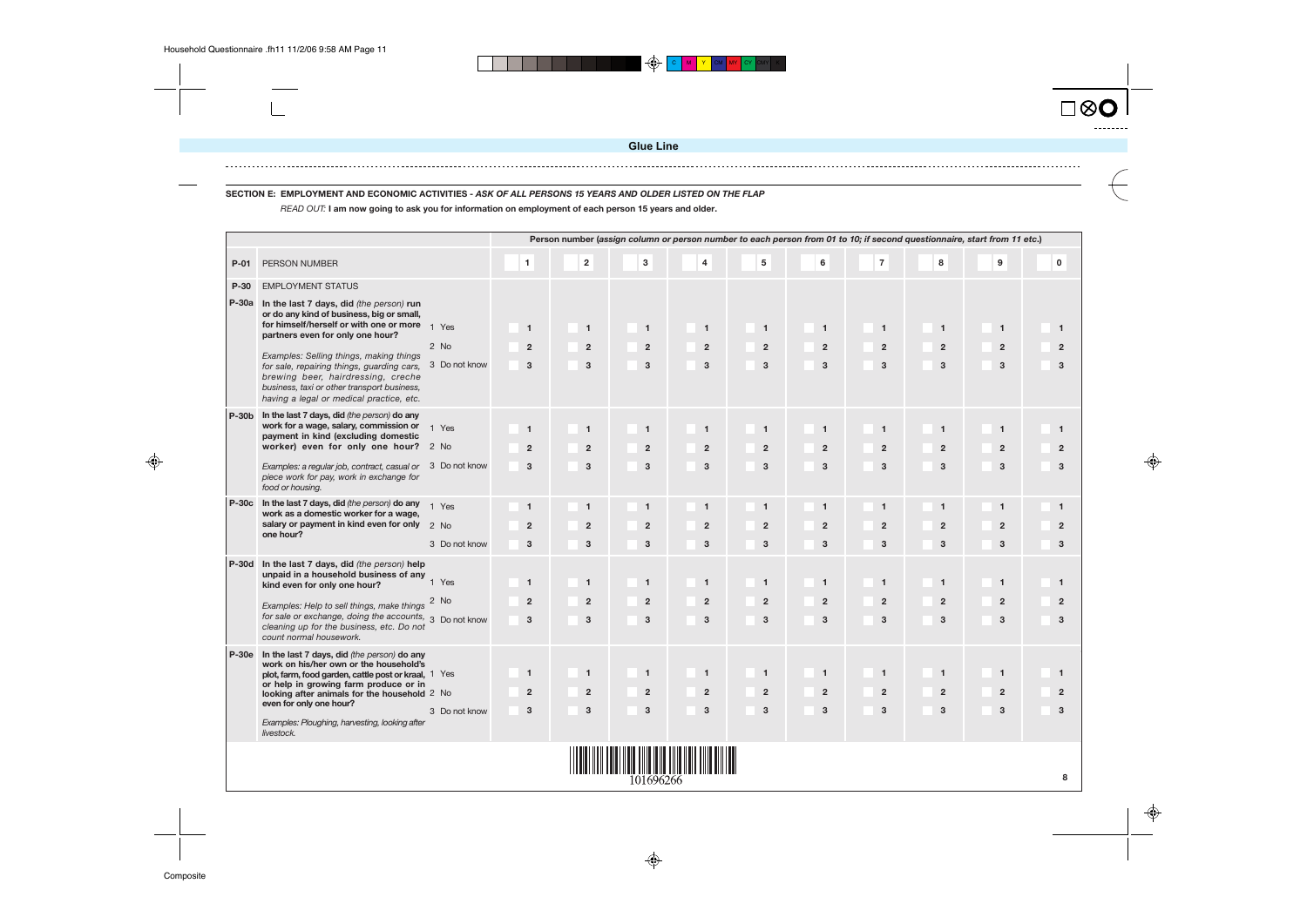$\blacktriangleright$   $\blacktriangleright$ 









**SECTION E: EMPLOYMENT AND ECONOMIC ACTIVITIES (Continued)** - **ASK OF ALL PERSONS 15 YEARS AND OLDER LISTED ON THE FLAP**

|         |                                                                                                                                                                                                                                                                                                                                         |                |                |                |                         |                |                |                |                | Person number (assign column or person number to each person from 01 to 10; if second questionnaire, start from 11 etc.) |          |
|---------|-----------------------------------------------------------------------------------------------------------------------------------------------------------------------------------------------------------------------------------------------------------------------------------------------------------------------------------------|----------------|----------------|----------------|-------------------------|----------------|----------------|----------------|----------------|--------------------------------------------------------------------------------------------------------------------------|----------|
| $P-01$  | PERSON NUMBER                                                                                                                                                                                                                                                                                                                           | $\mathbf{1}$   | $\mathbf{2}$   | $\mathbf{3}$   | $\overline{\mathbf{4}}$ | $5\phantom{a}$ | $6\phantom{a}$ | $\overline{7}$ | 8              | $\boldsymbol{9}$                                                                                                         | $\Omega$ |
|         | P-30f In the last 7 days, did (the person) do any construction<br>or major repair work on his/her own home, plot,<br>cattle post or business even for only one hour?                                                                                                                                                                    |                |                |                |                         |                |                |                |                |                                                                                                                          |          |
|         | 1 Yes                                                                                                                                                                                                                                                                                                                                   | $\mathbf{1}$   | $\mathbf{1}$   | $\blacksquare$ | $\overline{1}$          | $\mathbf{1}$   | $\overline{1}$ | $\mathbf{1}$   | $\mathbf{1}$   | $\blacksquare$                                                                                                           |          |
|         | 2 No                                                                                                                                                                                                                                                                                                                                    | $\overline{2}$ | $\overline{2}$ | $\overline{2}$ | $\overline{2}$          | $\overline{2}$ | $\overline{2}$ | $\overline{2}$ | $\overline{2}$ | $\overline{2}$                                                                                                           |          |
|         | 3 Do not know                                                                                                                                                                                                                                                                                                                           | $\mathbf{3}$   | $\mathbf{3}$   | $\mathbf{3}$   | $\mathbf{3}$            | $\mathbf{3}$   | $\mathbf{3}$   | $\mathbf{3}$   | $\mathbf{3}$   | $\mathbf{3}$                                                                                                             |          |
| $P-30q$ | In the last 7 days, did (the person) catch any fish,<br>prawns, shell fish, wild animals either as food for<br>sale or for household use, even for only one hour?                                                                                                                                                                       |                |                |                |                         |                |                |                |                |                                                                                                                          |          |
|         | 1 Yes                                                                                                                                                                                                                                                                                                                                   | $\mathbf{1}$   | $\mathbf{1}$   | $\overline{1}$ | $\overline{1}$          | $\mathbf{1}$   | $\overline{1}$ | $\mathbf{1}$   | $\mathbf{1}$   | $\overline{1}$                                                                                                           |          |
|         | 2 No                                                                                                                                                                                                                                                                                                                                    | $\overline{2}$ | $\overline{2}$ | $\overline{2}$ | $\overline{2}$          | $\overline{2}$ | $\overline{2}$ | $\overline{2}$ | $\overline{2}$ | $\overline{2}$                                                                                                           |          |
|         | 3 Do not know                                                                                                                                                                                                                                                                                                                           | $\mathbf{3}$   | 3              | $\mathbf{3}$   | $\mathbf{3}$            | $\mathbf{3}$   | 3              | $\mathbf{3}$   | $\mathbf{3}$   | $\mathbf{3}$                                                                                                             |          |
|         | If 1 "Yes" to any of P-30a to P-30g, Go to P-36.                                                                                                                                                                                                                                                                                        |                |                |                |                         |                |                |                |                |                                                                                                                          |          |
| $P-31$  | TEMPORARY ABSENCE FROM WORK<br>Even though (the person) did not do any of these<br>activities in the last seven days, does he/she have<br>a job, business, or other economic or<br>farming activity that he/she will definitely return to?<br>For agricultural activities, the off season in agriculture<br>is not a temporary absence. |                |                |                |                         |                |                |                |                |                                                                                                                          |          |
|         | 1 Yes                                                                                                                                                                                                                                                                                                                                   | $\mathbf{1}$   | $\mathbf{1}$   | $\blacksquare$ | $\overline{1}$          | $\mathbf{1}$   | $\overline{1}$ | $\overline{1}$ | $\mathbf{1}$   | $\blacksquare$                                                                                                           |          |
|         | 2 No                                                                                                                                                                                                                                                                                                                                    | $\overline{2}$ | $\overline{2}$ | $\overline{2}$ | $\overline{2}$          | $\overline{2}$ | $\mathbf 2$    | $\overline{2}$ | $\overline{2}$ | $\overline{2}$                                                                                                           |          |
|         | 3 Do not know<br>If 1 "Yes" Go to P-36.                                                                                                                                                                                                                                                                                                 | $\mathbf{3}$   | $\mathbf 3$    | $\mathbf{3}$   | $\mathbf{3}$            | $\mathbf{3}$   | $\mathbf 3$    | $\mathbf{3}$   | $\mathbf{3}$   | 3                                                                                                                        |          |
|         |                                                                                                                                                                                                                                                                                                                                         |                |                |                |                         |                |                |                |                |                                                                                                                          |          |
|         |                                                                                                                                                                                                                                                                                                                                         |                |                | 101696266      |                         |                |                |                |                |                                                                                                                          |          |

 $\bigoplus$ 

**Glue Line**

C **M I Y I** CM I MY I CY ICMYI K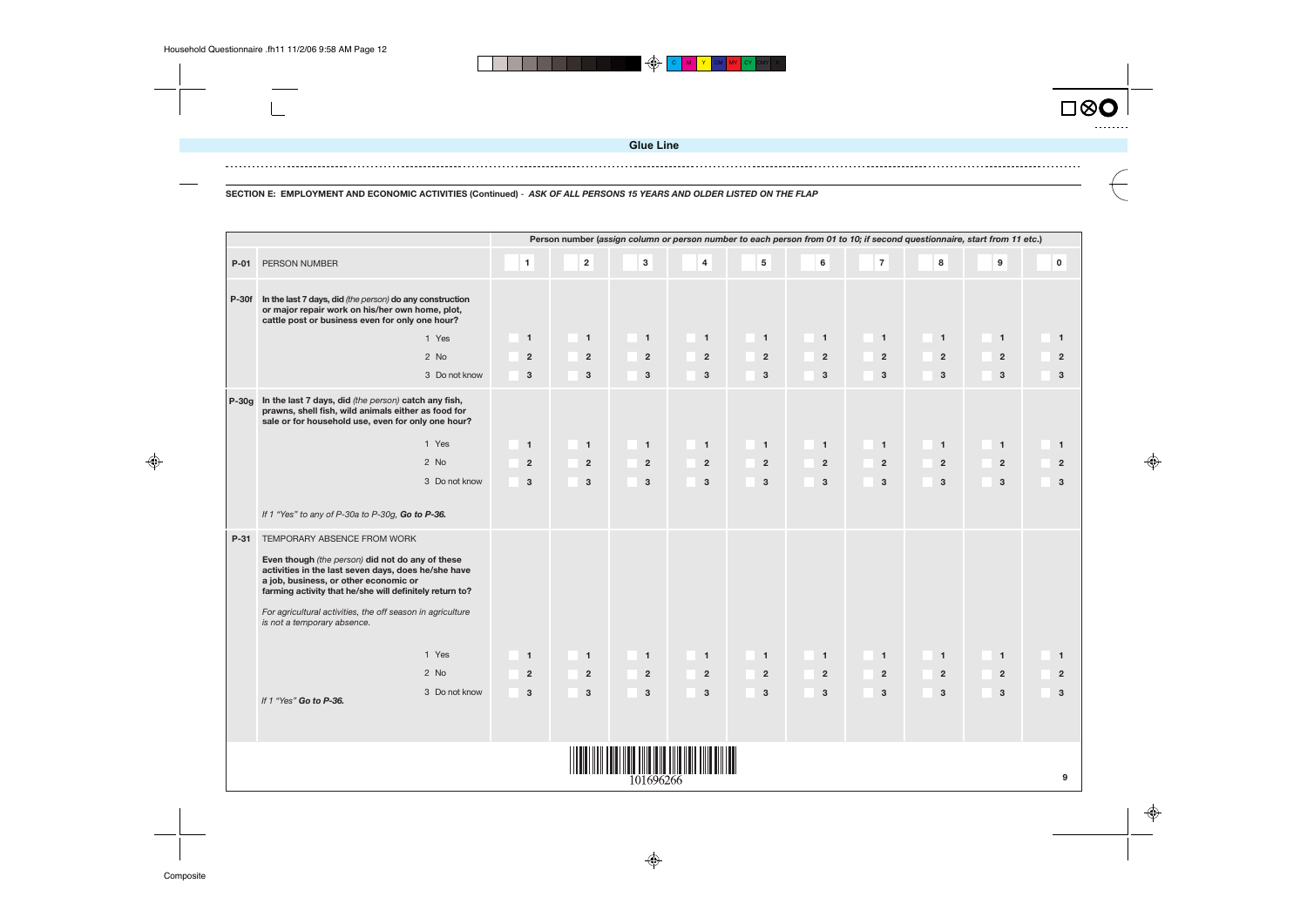| $\square \otimes {\bf O}$ |  |
|---------------------------|--|
|                           |  |
|                           |  |





**SECTION E: EMPLOYMENT AND ECONOMIC ACTIVITIES (Continued)** - **ASK OF ALL PERSONS 15 YEARS AND OLDER LISTED ON THE FLAP**

|        | Person number (assign column or person number to each person from 01 to 10; if second questionnaire, start from 11 etc.)<br>5<br>$\mathbf{3}$<br>$\bf 6$<br>$\overline{7}$<br>8<br>9<br>$\pmb{0}$<br>$\mathbf{1}$<br>$\overline{\mathbf{2}}$<br>$\overline{4}$<br>PERSON NUMBER                                                                                                                                                                                                                                                                                                                                                                                                                                                                                                                       |                                     |                                                |                                                  |                                                |                                                  |                                     |                                                  |                                                  |                                                |                                                |  |  |  |  |
|--------|-------------------------------------------------------------------------------------------------------------------------------------------------------------------------------------------------------------------------------------------------------------------------------------------------------------------------------------------------------------------------------------------------------------------------------------------------------------------------------------------------------------------------------------------------------------------------------------------------------------------------------------------------------------------------------------------------------------------------------------------------------------------------------------------------------|-------------------------------------|------------------------------------------------|--------------------------------------------------|------------------------------------------------|--------------------------------------------------|-------------------------------------|--------------------------------------------------|--------------------------------------------------|------------------------------------------------|------------------------------------------------|--|--|--|--|
| $P-01$ |                                                                                                                                                                                                                                                                                                                                                                                                                                                                                                                                                                                                                                                                                                                                                                                                       |                                     |                                                |                                                  |                                                |                                                  |                                     |                                                  |                                                  |                                                |                                                |  |  |  |  |
| $P-32$ | REASONS FOR NOT WORKING<br>Why did (the person) not work during the past<br>seven days?<br>01 Has found a job, but is only starting at a definite date in<br>the future<br>02 Scholar/student and prefers not to work<br>03 Housewife/homemaker and prefers not to work<br>04 Retired and prefers not to seek formal work<br>05 Invalid, ill, disabled or unable to work (handicapped)<br>06 Too young or too old to work<br>07 Seasonal worker, e.g. fruit picker, wool-shearer<br>08 Lack of skills or qualifications for available jobs<br>09 Cannot find work<br>10 Cannot find suitable work (salary, location of work<br>or conditions not satisfactory)<br>11 Contract worker, e.g. mine worker resting according<br>to contract<br>12 Retrenched<br>13 Other reason<br>Write code in the box. |                                     |                                                |                                                  |                                                |                                                  |                                     |                                                  |                                                  |                                                |                                                |  |  |  |  |
| P-33   | AVAILABILITY FOR WORK<br>1 Within a week<br>If a suitable job is offered, 2 Within two weeks<br>3 Within four weeks<br>how soon can (the person)<br>4 More than four weeks<br>start work?<br>from now<br>5 Not interested<br>6 Not able (health or disability)<br>Write code in the box.<br>7 Do not know                                                                                                                                                                                                                                                                                                                                                                                                                                                                                             |                                     |                                                |                                                  |                                                |                                                  |                                     |                                                  |                                                  |                                                |                                                |  |  |  |  |
| $P-34$ | ACTIVE STEPS SEEKING WORK<br>1 Yes<br>During the past four weeks, has<br>(the person) taken any action to<br>2 No<br>look for any kind of work?<br>3 Do not know<br>Mark appropriate box with an X.                                                                                                                                                                                                                                                                                                                                                                                                                                                                                                                                                                                                   | $\mathbf{1}$<br>$\overline{2}$<br>3 | $\mathbf{1}$<br>$\overline{2}$<br>$\mathbf{3}$ | $\overline{1}$<br>$\overline{2}$<br>$\mathbf{3}$ | $\mathbf{1}$<br>$\overline{2}$<br>$\mathbf{3}$ | $\overline{1}$<br>$\overline{2}$<br>$\mathbf{3}$ | $\mathbf{1}$<br>$\overline{2}$<br>3 | $\overline{1}$<br>$\overline{2}$<br>$\mathbf{3}$ | $\overline{1}$<br>$\overline{2}$<br>$\mathbf{3}$ | $\overline{\mathbf{1}}$<br>$\overline{2}$<br>3 | $\mathbf{1}$<br>$\overline{2}$<br>3            |  |  |  |  |
| $P-35$ | ACTIVE STEPS SEEKING WORK<br>1 Yes<br>During the past four weeks, has<br>(the person) taken any action to<br>2 No<br>start any kind of business?<br>3 Do not know<br>If P-34 & P-35 completed Go to P-40<br>Mark appropriate box with an X.                                                                                                                                                                                                                                                                                                                                                                                                                                                                                                                                                           | $\mathbf{1}$<br>$\overline{2}$<br>3 | $\mathbf{1}$<br>$\overline{2}$<br>$\mathbf{3}$ | $\mathbf{1}$<br>$\overline{2}$<br>3              | $\mathbf{1}$<br>$\overline{2}$<br>3            | $\overline{1}$<br>$\overline{2}$<br>3            | $\mathbf{1}$<br>$\overline{2}$<br>3 | $\overline{1}$<br>$\overline{2}$<br>3            | $\overline{1}$<br>$\overline{2}$<br>3            | $\overline{1}$<br>$\overline{2}$<br>3          | $\mathbf{1}$<br>$\overline{2}$<br>$\mathbf{3}$ |  |  |  |  |
|        |                                                                                                                                                                                                                                                                                                                                                                                                                                                                                                                                                                                                                                                                                                                                                                                                       |                                     |                                                | 101696266                                        |                                                |                                                  |                                     |                                                  |                                                  |                                                | 10                                             |  |  |  |  |

♦

**Glue Line**

**C M Y CM MY** CY CMY K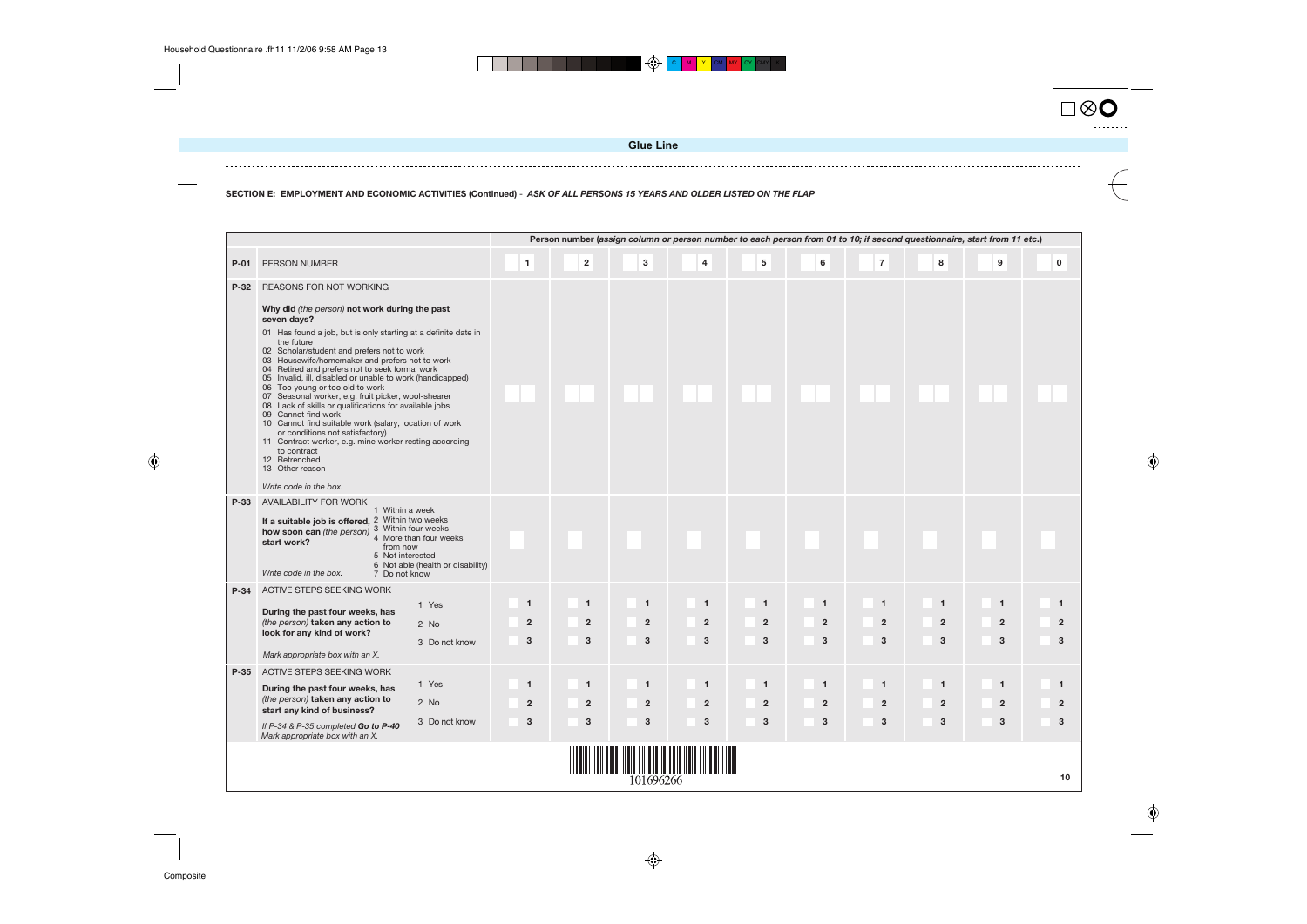

**SECTION E: EMPLOYMENT AND ECONOMIC ACTIVITIES (Continued)** - **ASK OF ALL PERSONS 15 YEARS AND OLDER LISTED ON THE FLAP**

| from 11 etc.)           |                         |
|-------------------------|-------------------------|
| 9                       | $\mathbf 0$             |
|                         |                         |
|                         |                         |
|                         |                         |
|                         |                         |
|                         |                         |
|                         |                         |
| 1                       | 1                       |
| $\overline{\mathbf{c}}$ | $\overline{\mathbf{c}}$ |
| 3                       | 3                       |
|                         |                         |
|                         |                         |
|                         |                         |
|                         |                         |
|                         |                         |
|                         |                         |
|                         |                         |
|                         |                         |
|                         |                         |
|                         |                         |
|                         |                         |
|                         |                         |
|                         |                         |
|                         | 11                      |





|        |                                                                                                                                                                                                                                                                                                                                                                                                                                                                               |                                                  |                                     |                                       |                                     |                                       |                                                |                                                             |                                     | Person number (assign column or person number to each person from 01 to 10; if second questionnaire, start from 11 etc.) |             |
|--------|-------------------------------------------------------------------------------------------------------------------------------------------------------------------------------------------------------------------------------------------------------------------------------------------------------------------------------------------------------------------------------------------------------------------------------------------------------------------------------|--------------------------------------------------|-------------------------------------|---------------------------------------|-------------------------------------|---------------------------------------|------------------------------------------------|-------------------------------------------------------------|-------------------------------------|--------------------------------------------------------------------------------------------------------------------------|-------------|
| $P-01$ | PERSON NUMBER                                                                                                                                                                                                                                                                                                                                                                                                                                                                 | $\mathbf{1}$                                     | $\mathbf 2$                         | 3                                     | $\overline{\mathbf{4}}$             | ${\bf 5}$                             | $\bf 6$                                        | $\overline{\mathbf{7}}$                                     | $\bf8$                              | $\boldsymbol{9}$                                                                                                         | $\mathbf 0$ |
| P-36   | <b>WORK STATUS</b><br>If YES to any of P-30a to P-30g or P-31<br><b>READ OUT:</b><br>How can one describe (the<br>1 Paid employee<br>person)'s main activity or<br>2 Paid family worker<br>work status best?<br>3 Self-employed<br>4 Employer<br>Write code in the box<br>5 Unpaid family worker                                                                                                                                                                              |                                                  |                                     |                                       |                                     |                                       |                                                |                                                             |                                     |                                                                                                                          |             |
| P-37   | <b>BUSINESS TYPE</b><br>Is the organisation /<br>company / business /<br>1 In the formal sector<br>enterprise/branch where<br>(the person) works, in the<br>formal or informal sector? 2 In the informal sector<br>(including domestic work)<br>Formal sector employment is<br>where the employer<br>3 Do not know<br>(institution, business) is<br>registered (i.e. has a tax<br>Mark appropriate box<br>number) and informal is when<br>with an X.<br>it is not registered. | $\overline{1}$<br>$\overline{2}$<br>$\mathbf{3}$ | $\mathbf{1}$<br>$\overline{2}$<br>3 | $\overline{1}$<br>$\overline{2}$<br>3 | $\mathbf{1}$<br>$\overline{2}$<br>3 | $\overline{1}$<br>$\overline{2}$<br>3 | $\mathbf{1}$<br>$\overline{2}$<br>$\mathbf{3}$ | $\mathbf{1}$<br>$\overline{2}$<br>$\ensuremath{\mathsf{3}}$ | $\mathbf{1}$<br>$\overline{2}$<br>3 | $\blacksquare$<br>$\overline{2}$<br>3                                                                                    |             |
| P-38   | <b>OCCUPATION</b><br>What is the main occupation of (the person)<br>in this workplace?<br>For example: street vendor, primary school teacher, domestic<br>worker etc.<br>Write in CAPITAL LETTERS.                                                                                                                                                                                                                                                                            |                                                  |                                     |                                       |                                     |                                       |                                                |                                                             |                                     |                                                                                                                          |             |
|        | 101696266                                                                                                                                                                                                                                                                                                                                                                                                                                                                     |                                                  |                                     |                                       |                                     |                                       |                                                |                                                             |                                     |                                                                                                                          |             |

♦

**Glue Line**

 $\bigoplus$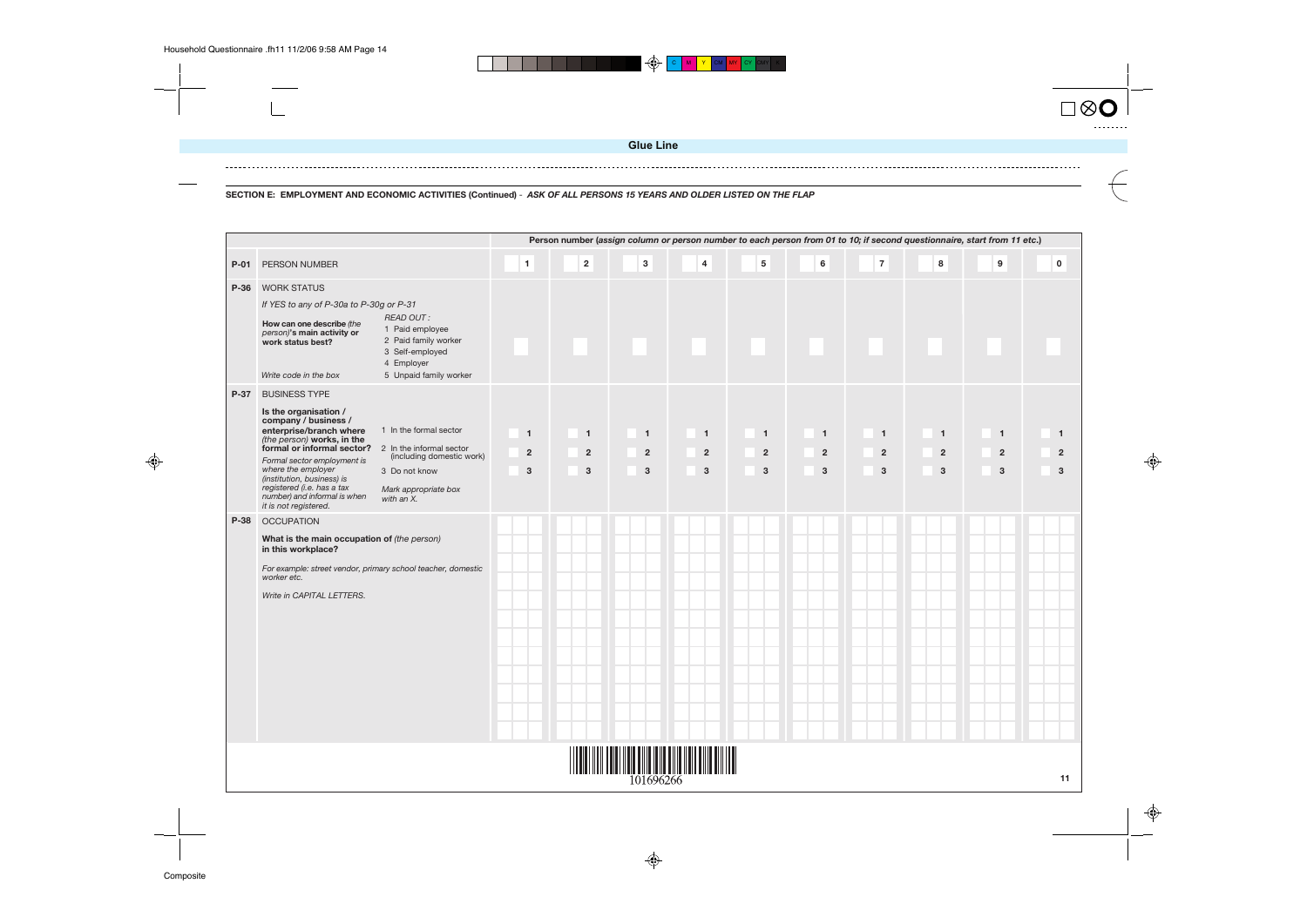$\bigoplus$ C **M I Y I** CM I MY I CY ICMYI K

Composite

 $\bigoplus$ 



![](_page_14_Picture_7.jpeg)

![](_page_14_Figure_8.jpeg)

**SECTION E: EMPLOYMENT AND ECONOMIC ACTIVITIES (Continued)** - **ASK OF ALL PERSONS 15 YEARS AND OLDER LISTED ON THE FLAP**

|      |                                                                                                                                                                                                                                                                                                                                                                                         |              |             |             | Person number (assign column or person number to each person from 01 to 10; if second questionnaire, start from 11 etc.) |           |         |                         |   |                  |             |
|------|-----------------------------------------------------------------------------------------------------------------------------------------------------------------------------------------------------------------------------------------------------------------------------------------------------------------------------------------------------------------------------------------|--------------|-------------|-------------|--------------------------------------------------------------------------------------------------------------------------|-----------|---------|-------------------------|---|------------------|-------------|
|      | P-01 PERSON NUMBER                                                                                                                                                                                                                                                                                                                                                                      | $\mathbf{1}$ | $\mathbf 2$ | $\mathbf 3$ | $\overline{\mathbf{4}}$                                                                                                  | ${\bf 5}$ | $\bf 6$ | $\overline{\mathbf{7}}$ | 8 | $\boldsymbol{9}$ | $\mathbf 0$ |
| P-39 | <b>INDUSTRY</b><br>P-39a What is the name of (the person)'s place of work<br>or company.                                                                                                                                                                                                                                                                                                |              |             |             |                                                                                                                          |           |         |                         |   |                  |             |
|      | P-39b What is the main business/function of the<br>company that (the person) works (main economic activity)<br>for?<br>For example: gold mining, road construction, supermarket,<br>police service, healthcare, hairdressing, banking, or<br>subsistence farming if self-employed.<br>Write the main industry, main economic activity, product,<br>goods or service in CAPITAL LETTERS. |              |             |             |                                                                                                                          |           |         |                         |   |                  |             |
|      |                                                                                                                                                                                                                                                                                                                                                                                         |              |             | 101696266   |                                                                                                                          |           |         |                         |   |                  | 12          |

♦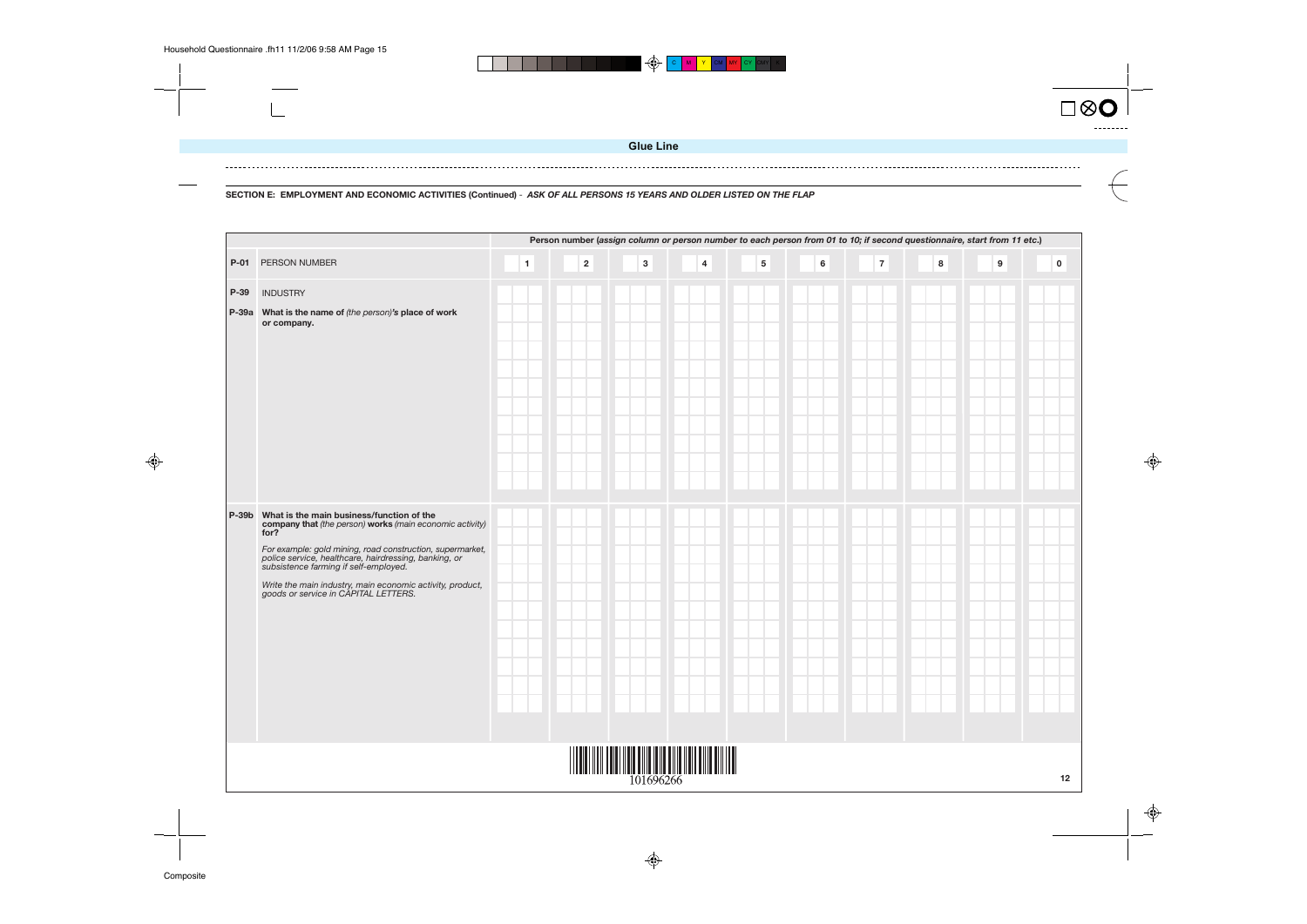![](_page_15_Picture_5.jpeg)

**13**

**SECTION F: FERTILITY** - **ASK OF WOMEN AGED 12 TO 50 YEARS (BORN BETWEEN AND INCLUDING 1957 AND 1995) LISTED ON THE FLAP** READ OUT: **I am now going to ask each woman aged 12 to 50 years old for information on her child/children.**

| $\boldsymbol{2}$<br>3<br>5<br>6<br>$\overline{7}$<br>8<br>9<br>$\overline{\mathbf{4}}$<br>1<br>$P-01$<br>PERSON NUMBER<br>$P-40$<br>Has (the person) ever given birth to a live<br>child even if the child died soon after birth?<br>1 Yes<br>$\mathbf{1}$<br>$\overline{1}$<br>$\overline{1}$<br>$\mathbf{1}$<br>$\overline{1}$<br>$\mathbf{1}$<br>$\mathbf{1}$<br>$\mathbf{1}$<br>$\mathbf{1}$<br>Mark appropriate box with an X.<br>2 No<br>$\mathbf 2$<br>$\mathbf 2$<br>$\overline{\mathbf{c}}$<br>$\mathbf 2$<br>$\mathbf 2$<br>$\mathbf 2$<br>$\overline{\mathbf{2}}$<br>$\mathbf 2$<br>$\overline{\mathbf{c}}$<br>If 2 "No" Go to P-48.<br>TOTAL CHILDREN EVER BORN<br>$P-41$<br>a. How many children has (the person) ever<br>had that were born alive, even if they died soon<br>after birth?<br>b. How many are boys?<br>c. How many are girls?<br>Include ALL her children, i.e. those who are still living,<br>whether or not they live in this household, and those<br>who are dead. DO NOT COUNT STILLBIRTHS.<br>TOTAL CHILDREN SURVIVING AND LIVING<br>$P-42$<br>IN THIS HOUSEHOLD<br>a. How many of (the person)'s children are still alive<br>and living with her in this household, including<br>grown-ups?<br>b. How many are boys?<br>c. How many are girls?<br>$P-43$<br>TOTAL CHILDREN SURVIVING AND LIVING ELSEWHERE<br>a. How many of (the person)'s children are still alive<br>and living elsewhere, including grown-ups?<br>b. How many are boys?<br>c. How many are girls?<br>TOTAL CHILDREN NO LONGER ALIVE<br>$P-44$<br>a. How many of (the person)'s children are no longer<br>alive?<br>b. How many were boys?<br>c. How many were girls? |           |  |  |  |  |  | Person number (assign column or person number to each person from 01 to 10; if second questionnaire, start from 11 etc.) |  |             |
|----------------------------------------------------------------------------------------------------------------------------------------------------------------------------------------------------------------------------------------------------------------------------------------------------------------------------------------------------------------------------------------------------------------------------------------------------------------------------------------------------------------------------------------------------------------------------------------------------------------------------------------------------------------------------------------------------------------------------------------------------------------------------------------------------------------------------------------------------------------------------------------------------------------------------------------------------------------------------------------------------------------------------------------------------------------------------------------------------------------------------------------------------------------------------------------------------------------------------------------------------------------------------------------------------------------------------------------------------------------------------------------------------------------------------------------------------------------------------------------------------------------------------------------------------------------------------------------------------------------------------------------------------------------------------|-----------|--|--|--|--|--|--------------------------------------------------------------------------------------------------------------------------|--|-------------|
|                                                                                                                                                                                                                                                                                                                                                                                                                                                                                                                                                                                                                                                                                                                                                                                                                                                                                                                                                                                                                                                                                                                                                                                                                                                                                                                                                                                                                                                                                                                                                                                                                                                                            |           |  |  |  |  |  |                                                                                                                          |  | $\mathbf 0$ |
|                                                                                                                                                                                                                                                                                                                                                                                                                                                                                                                                                                                                                                                                                                                                                                                                                                                                                                                                                                                                                                                                                                                                                                                                                                                                                                                                                                                                                                                                                                                                                                                                                                                                            |           |  |  |  |  |  |                                                                                                                          |  |             |
|                                                                                                                                                                                                                                                                                                                                                                                                                                                                                                                                                                                                                                                                                                                                                                                                                                                                                                                                                                                                                                                                                                                                                                                                                                                                                                                                                                                                                                                                                                                                                                                                                                                                            |           |  |  |  |  |  |                                                                                                                          |  |             |
|                                                                                                                                                                                                                                                                                                                                                                                                                                                                                                                                                                                                                                                                                                                                                                                                                                                                                                                                                                                                                                                                                                                                                                                                                                                                                                                                                                                                                                                                                                                                                                                                                                                                            |           |  |  |  |  |  |                                                                                                                          |  |             |
|                                                                                                                                                                                                                                                                                                                                                                                                                                                                                                                                                                                                                                                                                                                                                                                                                                                                                                                                                                                                                                                                                                                                                                                                                                                                                                                                                                                                                                                                                                                                                                                                                                                                            |           |  |  |  |  |  |                                                                                                                          |  |             |
|                                                                                                                                                                                                                                                                                                                                                                                                                                                                                                                                                                                                                                                                                                                                                                                                                                                                                                                                                                                                                                                                                                                                                                                                                                                                                                                                                                                                                                                                                                                                                                                                                                                                            |           |  |  |  |  |  |                                                                                                                          |  |             |
|                                                                                                                                                                                                                                                                                                                                                                                                                                                                                                                                                                                                                                                                                                                                                                                                                                                                                                                                                                                                                                                                                                                                                                                                                                                                                                                                                                                                                                                                                                                                                                                                                                                                            |           |  |  |  |  |  |                                                                                                                          |  |             |
|                                                                                                                                                                                                                                                                                                                                                                                                                                                                                                                                                                                                                                                                                                                                                                                                                                                                                                                                                                                                                                                                                                                                                                                                                                                                                                                                                                                                                                                                                                                                                                                                                                                                            |           |  |  |  |  |  |                                                                                                                          |  |             |
|                                                                                                                                                                                                                                                                                                                                                                                                                                                                                                                                                                                                                                                                                                                                                                                                                                                                                                                                                                                                                                                                                                                                                                                                                                                                                                                                                                                                                                                                                                                                                                                                                                                                            |           |  |  |  |  |  |                                                                                                                          |  |             |
|                                                                                                                                                                                                                                                                                                                                                                                                                                                                                                                                                                                                                                                                                                                                                                                                                                                                                                                                                                                                                                                                                                                                                                                                                                                                                                                                                                                                                                                                                                                                                                                                                                                                            |           |  |  |  |  |  |                                                                                                                          |  |             |
|                                                                                                                                                                                                                                                                                                                                                                                                                                                                                                                                                                                                                                                                                                                                                                                                                                                                                                                                                                                                                                                                                                                                                                                                                                                                                                                                                                                                                                                                                                                                                                                                                                                                            |           |  |  |  |  |  |                                                                                                                          |  |             |
|                                                                                                                                                                                                                                                                                                                                                                                                                                                                                                                                                                                                                                                                                                                                                                                                                                                                                                                                                                                                                                                                                                                                                                                                                                                                                                                                                                                                                                                                                                                                                                                                                                                                            |           |  |  |  |  |  |                                                                                                                          |  |             |
|                                                                                                                                                                                                                                                                                                                                                                                                                                                                                                                                                                                                                                                                                                                                                                                                                                                                                                                                                                                                                                                                                                                                                                                                                                                                                                                                                                                                                                                                                                                                                                                                                                                                            |           |  |  |  |  |  |                                                                                                                          |  |             |
|                                                                                                                                                                                                                                                                                                                                                                                                                                                                                                                                                                                                                                                                                                                                                                                                                                                                                                                                                                                                                                                                                                                                                                                                                                                                                                                                                                                                                                                                                                                                                                                                                                                                            |           |  |  |  |  |  |                                                                                                                          |  |             |
|                                                                                                                                                                                                                                                                                                                                                                                                                                                                                                                                                                                                                                                                                                                                                                                                                                                                                                                                                                                                                                                                                                                                                                                                                                                                                                                                                                                                                                                                                                                                                                                                                                                                            |           |  |  |  |  |  |                                                                                                                          |  |             |
|                                                                                                                                                                                                                                                                                                                                                                                                                                                                                                                                                                                                                                                                                                                                                                                                                                                                                                                                                                                                                                                                                                                                                                                                                                                                                                                                                                                                                                                                                                                                                                                                                                                                            |           |  |  |  |  |  |                                                                                                                          |  |             |
|                                                                                                                                                                                                                                                                                                                                                                                                                                                                                                                                                                                                                                                                                                                                                                                                                                                                                                                                                                                                                                                                                                                                                                                                                                                                                                                                                                                                                                                                                                                                                                                                                                                                            |           |  |  |  |  |  |                                                                                                                          |  |             |
|                                                                                                                                                                                                                                                                                                                                                                                                                                                                                                                                                                                                                                                                                                                                                                                                                                                                                                                                                                                                                                                                                                                                                                                                                                                                                                                                                                                                                                                                                                                                                                                                                                                                            |           |  |  |  |  |  |                                                                                                                          |  |             |
|                                                                                                                                                                                                                                                                                                                                                                                                                                                                                                                                                                                                                                                                                                                                                                                                                                                                                                                                                                                                                                                                                                                                                                                                                                                                                                                                                                                                                                                                                                                                                                                                                                                                            |           |  |  |  |  |  |                                                                                                                          |  |             |
|                                                                                                                                                                                                                                                                                                                                                                                                                                                                                                                                                                                                                                                                                                                                                                                                                                                                                                                                                                                                                                                                                                                                                                                                                                                                                                                                                                                                                                                                                                                                                                                                                                                                            |           |  |  |  |  |  |                                                                                                                          |  |             |
|                                                                                                                                                                                                                                                                                                                                                                                                                                                                                                                                                                                                                                                                                                                                                                                                                                                                                                                                                                                                                                                                                                                                                                                                                                                                                                                                                                                                                                                                                                                                                                                                                                                                            | 101696266 |  |  |  |  |  |                                                                                                                          |  |             |

⊕

![](_page_15_Picture_6.jpeg)

![](_page_15_Picture_7.jpeg)

![](_page_15_Figure_8.jpeg)

**Glue Line**

 $\bigoplus$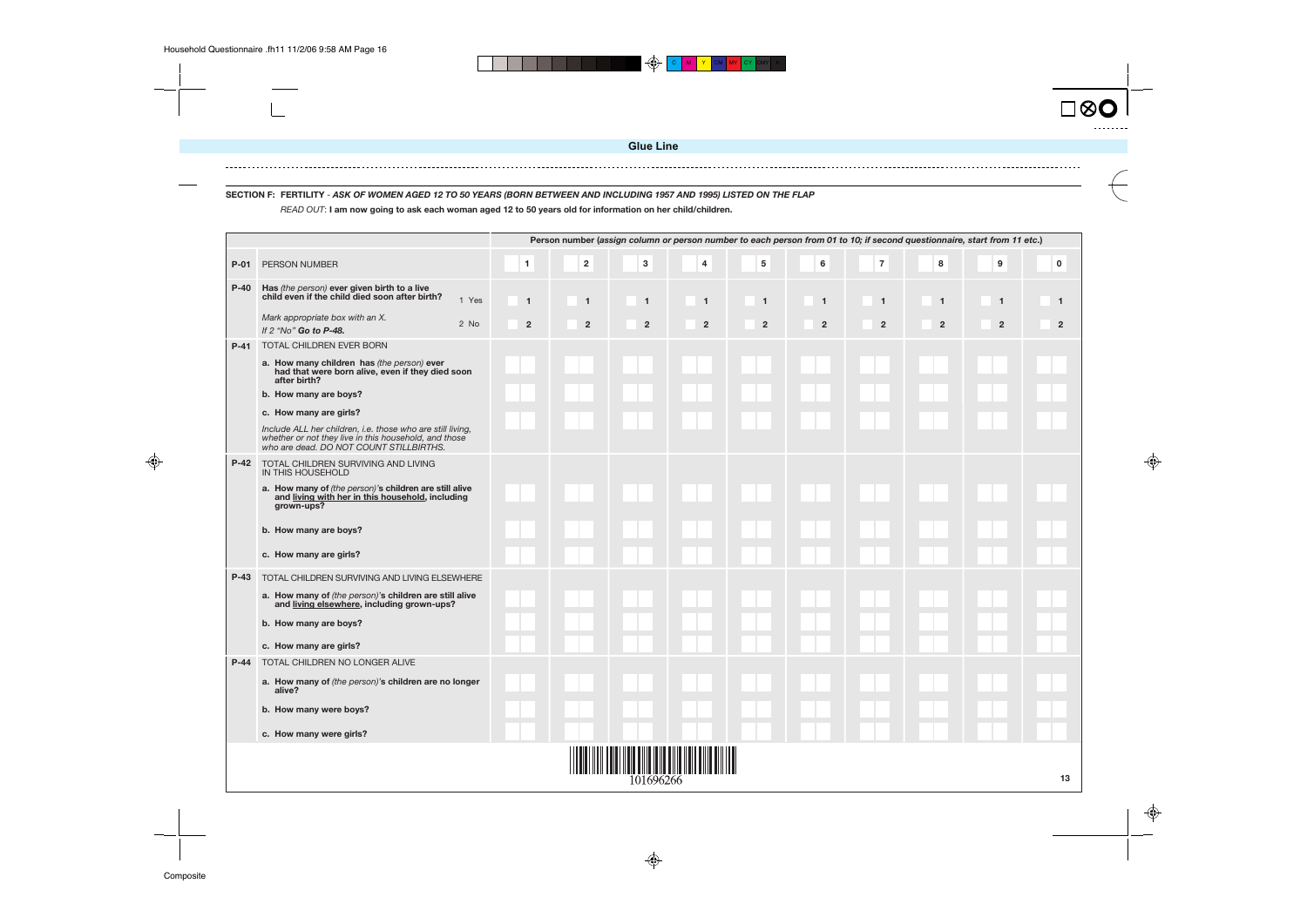$\overline{\phantom{a}}$ 

![](_page_16_Figure_6.jpeg)

![](_page_16_Figure_7.jpeg)

![](_page_16_Figure_8.jpeg)

 $\spadesuit$ 

**SECTION F: FERTILITY (Continued)** - **ASK OF WOMEN AGED 12 TO 50 YEARS (BORN BETWEEN AND INCLUDING 1957 AND 1995) LISTED ON THE FLAP**

|        |                                                                                                                                                                                                        |                                                                  |                                  |                                |                                  |                                  |                                  | Person number (assign column or person number to each person from 01 to 10; if second questionnaire, start from 11 etc.) |                               |                                  |                                  |                                  |
|--------|--------------------------------------------------------------------------------------------------------------------------------------------------------------------------------------------------------|------------------------------------------------------------------|----------------------------------|--------------------------------|----------------------------------|----------------------------------|----------------------------------|--------------------------------------------------------------------------------------------------------------------------|-------------------------------|----------------------------------|----------------------------------|----------------------------------|
| $P-01$ | PERSON NUMBER                                                                                                                                                                                          |                                                                  | $\mathbf{1}$                     | $\mathbf{2}$                   | $\mathbf 3$                      | 4                                | $\overline{\mathbf{5}}$          | $\bf 6$                                                                                                                  | $\overline{7}$                | 8                                | $\boldsymbol{9}$                 | $\pmb{0}$                        |
|        | <b>P-45 LAST CHILD BORN</b><br>If the person has ever given live birth:<br>When was (the person)'s last child<br>born, even if the child died soon<br>after birth?                                     | <b>Day</b><br>Example of day<br>0 <sub>5</sub>                   |                                  |                                |                                  |                                  |                                  |                                                                                                                          |                               |                                  |                                  |                                  |
|        | Write the day (2 digits), month (2<br>digits) and year (4 digits) of the last<br>live birth. For example, if the child                                                                                 | <b>Month</b><br>Example of month<br>0 <sub>1</sub>               |                                  |                                |                                  |                                  |                                  |                                                                                                                          |                               |                                  |                                  |                                  |
|        | was born on 5 January 1970, write<br>05 for the day, 01 for the month and<br>1970 for the year. If multiple births,<br>indicate only last child.<br>DO NOT COUNT STILL BIRTHS<br>(children born dead.) | Year<br>Example of year<br>$1 \vert 9$<br>2 0<br>or<br>0 4<br>70 |                                  |                                |                                  |                                  |                                  |                                                                                                                          |                               |                                  |                                  |                                  |
| $P-46$ | SEX OF LAST CHILD BORN<br>Is (the person)'s last born child male or female?<br>Mark appropriate box with an X.<br>If multiple births, indicate only last child.                                        | 1 Male<br>2 Female                                               | $\overline{1}$<br>$\overline{2}$ | $\mathbf{1}$<br>$\overline{2}$ | $\overline{1}$<br>$\overline{2}$ | $\blacksquare$<br>$\overline{2}$ | $\overline{1}$<br>$\overline{2}$ | $\overline{1}$<br>$\overline{2}$                                                                                         | $\overline{1}$<br>$\mathbf 2$ | $\overline{1}$<br>$\overline{2}$ | $\overline{1}$<br>$\overline{2}$ | $\overline{1}$<br>$\overline{2}$ |
| $P-47$ | LAST BORN CHILD ALIVE<br>Is (the person)'s last born child still alive?<br>Mark appropriate box with an X.<br>If multiple births, indicate only last child.                                            | 1 Yes<br>$2$ No                                                  | $\overline{1}$<br>$\overline{2}$ | $\mathbf{1}$<br>$\overline{2}$ | $\mathbf{1}$<br>$\mathbf 2$      | $\blacksquare$<br>$\overline{2}$ | $\overline{1}$<br>$\mathbf 2$    | $\mathbf{1}$<br>$\overline{2}$                                                                                           | $\overline{1}$<br>$\mathbf 2$ | $\overline{1}$<br>$\overline{2}$ | $\overline{1}$<br>$\overline{2}$ | $\mathbf{1}$<br>$\overline{2}$   |
|        |                                                                                                                                                                                                        |                                                                  |                                  |                                | 101696266                        |                                  |                                  |                                                                                                                          |                               |                                  |                                  |                                  |

♦

 $\bigoplus$ 

**Glue Line**

 $\bigoplus$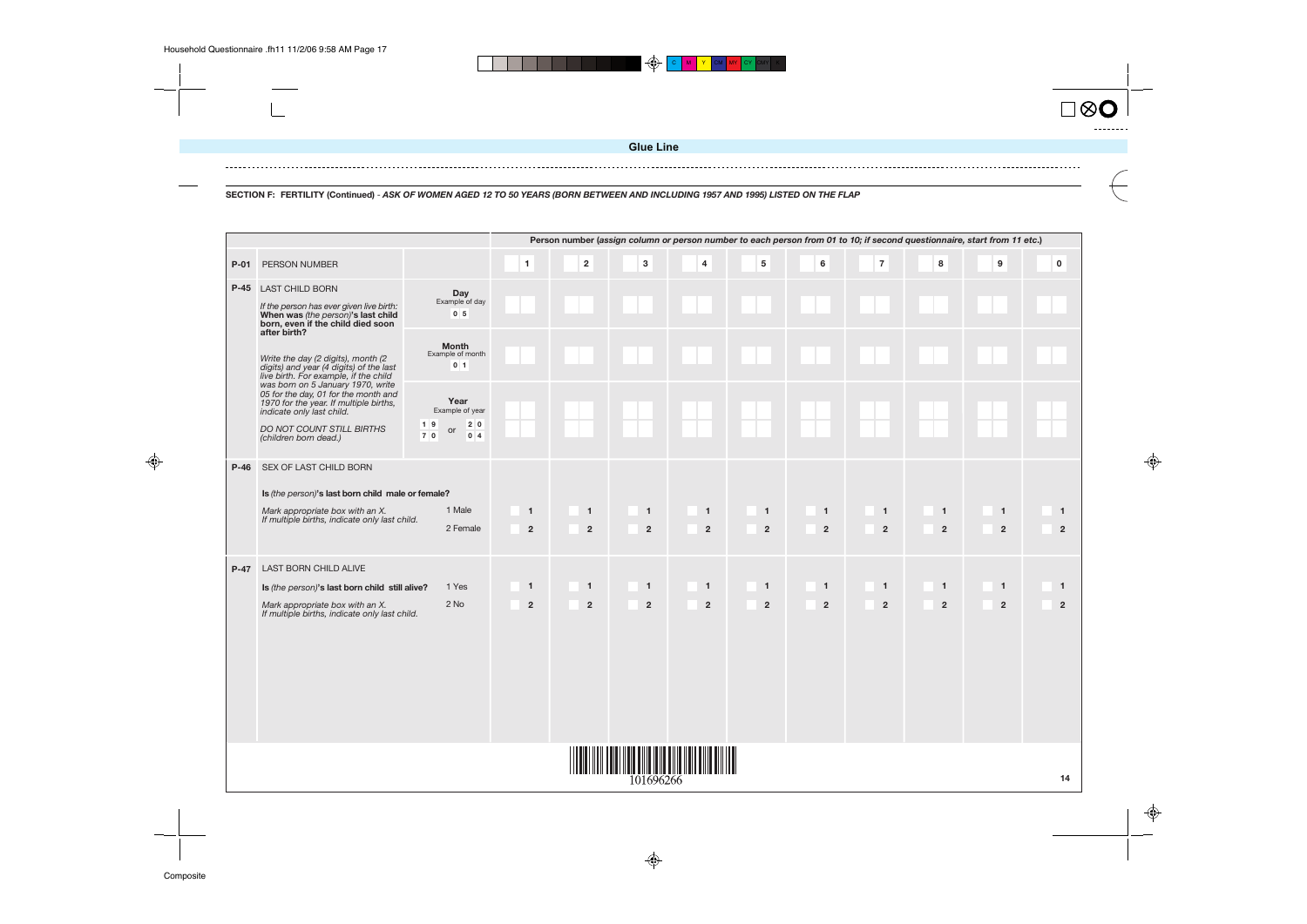![](_page_17_Picture_7.jpeg)

### **SECTION G: PARENTAL SURVIVAL AND INCOME** - **ASK EVERYONE LISTED ON THE FLAP**

READ OUT: **I am now going to ask you for some information on parental survival and income for each person in the household.**

![](_page_17_Figure_8.jpeg)

![](_page_17_Picture_9.jpeg)

|        |                                                                                                                                                                 |                                                  |                |                |                      |                |                |                |                |                | Person number (assign column or person number to each person from 01 to 10; if second questionnaire, start from 11 etc.) |             |
|--------|-----------------------------------------------------------------------------------------------------------------------------------------------------------------|--------------------------------------------------|----------------|----------------|----------------------|----------------|----------------|----------------|----------------|----------------|--------------------------------------------------------------------------------------------------------------------------|-------------|
| $P-01$ | <b>PERSON NUMBER</b>                                                                                                                                            |                                                  | 1              | $\mathbf 2$    | 3                    | 4              | ${\bf 5}$      | 6              | $\bf 7$        | 8              | 9                                                                                                                        | $\mathbf 0$ |
|        | <b>P-48 MOTHER ALIVE</b>                                                                                                                                        | 1 Yes                                            | $\overline{1}$ | $\mathbf{1}$   | $\overline{1}$       | $\mathbf{1}$   | $\overline{1}$ | $\overline{1}$ | $\mathbf{1}$   | $\mathbf{1}$   | $\mathbf{1}$                                                                                                             |             |
|        | Is (the person)'s own biological mother<br>still alive?                                                                                                         | 2 No                                             | $\overline{2}$ | $\overline{2}$ | $\overline{2}$       | $\overline{2}$ | $\overline{2}$ | $\overline{2}$ | $\overline{2}$ | $\overline{2}$ | $\overline{2}$                                                                                                           |             |
|        | Mark appropriate box with an X.<br>If 2 "No" or 3 "Do not know"<br>Go to P-50.                                                                                  | 3 Do not know                                    | 3              | 3              | 3                    | 3              | 3              | 3              | 3              | 3              | 3                                                                                                                        |             |
| $P-49$ | <b>MOTHER'S PERSON NUMBER</b>                                                                                                                                   |                                                  |                |                |                      |                |                |                |                |                |                                                                                                                          |             |
|        | Who in this household is (the person)'s biological mother?<br>(column no. of biological mother).                                                                |                                                  |                |                |                      |                |                |                |                |                |                                                                                                                          |             |
|        | If the mother does not live in this household, write 98.                                                                                                        |                                                  |                |                |                      |                |                |                |                |                |                                                                                                                          |             |
|        | <b>P-50 FATHER ALIVE</b>                                                                                                                                        | 1 Yes                                            | $\mathbf{1}$   | -1             | $\blacktriangleleft$ | 1              | $\mathbf 1$    | $\mathbf 1$    |                | $\mathbf 1$    | 1                                                                                                                        |             |
|        | Is (the person)'s own biological father<br>still alive?                                                                                                         | 2 No                                             | $\overline{2}$ | $\overline{2}$ | $\overline{2}$       | $\overline{2}$ | $\overline{2}$ | $\overline{2}$ | $\overline{2}$ | $\overline{2}$ | $\overline{2}$                                                                                                           |             |
|        | Mark appropriate box with an X.<br>If 2 "No" or 3 "Do not know"<br>Go to P-52.                                                                                  | 3 Do not know                                    | 3              | 3              | 3                    | 3              | 3              | 3              | 3              | 3              | 3                                                                                                                        |             |
|        | <b>P-51 FATHER'S PERSON NUMBER</b>                                                                                                                              |                                                  |                |                |                      |                |                |                |                |                |                                                                                                                          |             |
|        | Who in this household is (the person)'s biological father?<br>(column no. of biological father).                                                                |                                                  |                |                |                      |                |                |                |                |                |                                                                                                                          |             |
|        | If the father does not live in this household, write 98.                                                                                                        |                                                  |                |                |                      |                |                |                |                |                |                                                                                                                          |             |
| $P-52$ | <b>INCOME CATEGORY</b>                                                                                                                                          |                                                  |                |                |                      |                |                |                |                |                |                                                                                                                          |             |
|        | What is the income category that best describes the<br>gross monthly or annual income of (the person) before<br>deductions and including all sources of income? |                                                  |                |                |                      |                |                |                |                |                |                                                                                                                          |             |
|        | <b>READ OUT:</b>                                                                                                                                                |                                                  |                |                |                      |                |                |                |                |                |                                                                                                                          |             |
|        | Monthly<br>Annual<br>No income                                                                                                                                  |                                                  |                |                |                      |                |                |                |                |                |                                                                                                                          |             |
|        | 01 No income<br>$- R 400$<br>02 R 1<br>R 1                                                                                                                      | $- R4800$                                        |                |                |                      |                |                |                |                |                |                                                                                                                          |             |
|        | $- R800$<br>03 R 401<br>R 4 801<br>04 R 801<br>$- R 1600$<br>R 9 601                                                                                            | $- R9600$<br>$- R19200$                          |                |                |                      |                |                |                |                |                |                                                                                                                          |             |
|        | 05 R 1 601<br>$-R3200$<br>R 19 201<br>06 R 3 201 - R 6 400<br>R 38 401                                                                                          | $-R$ 38 400<br>$- R76800$                        |                |                |                      |                |                |                |                |                |                                                                                                                          |             |
|        | 07 R 6 401 - R 12 800<br>R 76 801<br>08 R 12 801 - R 25 600                                                                                                     | $- R153600$<br>R 153 601 - R 307 200             |                |                |                      |                |                |                |                |                |                                                                                                                          |             |
|        | 09 R 25 601 - R 51 200<br>10 R 51 201 - R 102 400                                                                                                               | R 307 201 - R 614 400<br>R 614 401 - R 1 228 800 |                |                |                      |                |                |                |                |                |                                                                                                                          |             |
|        | 11 R 102 401 - R 204 800<br>12 R 204 801 or more<br>R 2 457 601 or more<br>13 Response not given                                                                | R 1 228 801- R 2 457 600                         |                |                |                      |                |                |                |                |                |                                                                                                                          |             |
|        | Write code in the box.                                                                                                                                          |                                                  |                |                |                      |                |                |                |                |                |                                                                                                                          |             |
|        |                                                                                                                                                                 |                                                  |                |                |                      |                |                |                |                |                |                                                                                                                          |             |
|        |                                                                                                                                                                 |                                                  |                |                |                      |                |                |                |                |                |                                                                                                                          |             |
|        |                                                                                                                                                                 |                                                  |                |                | 101696266            |                |                |                |                |                |                                                                                                                          |             |

 $\bigoplus$ 

⊕

![](_page_17_Picture_10.jpeg)

 $\bigoplus$ 

**Glue Line**

 $\blacktriangleright$   $\blacktriangleright$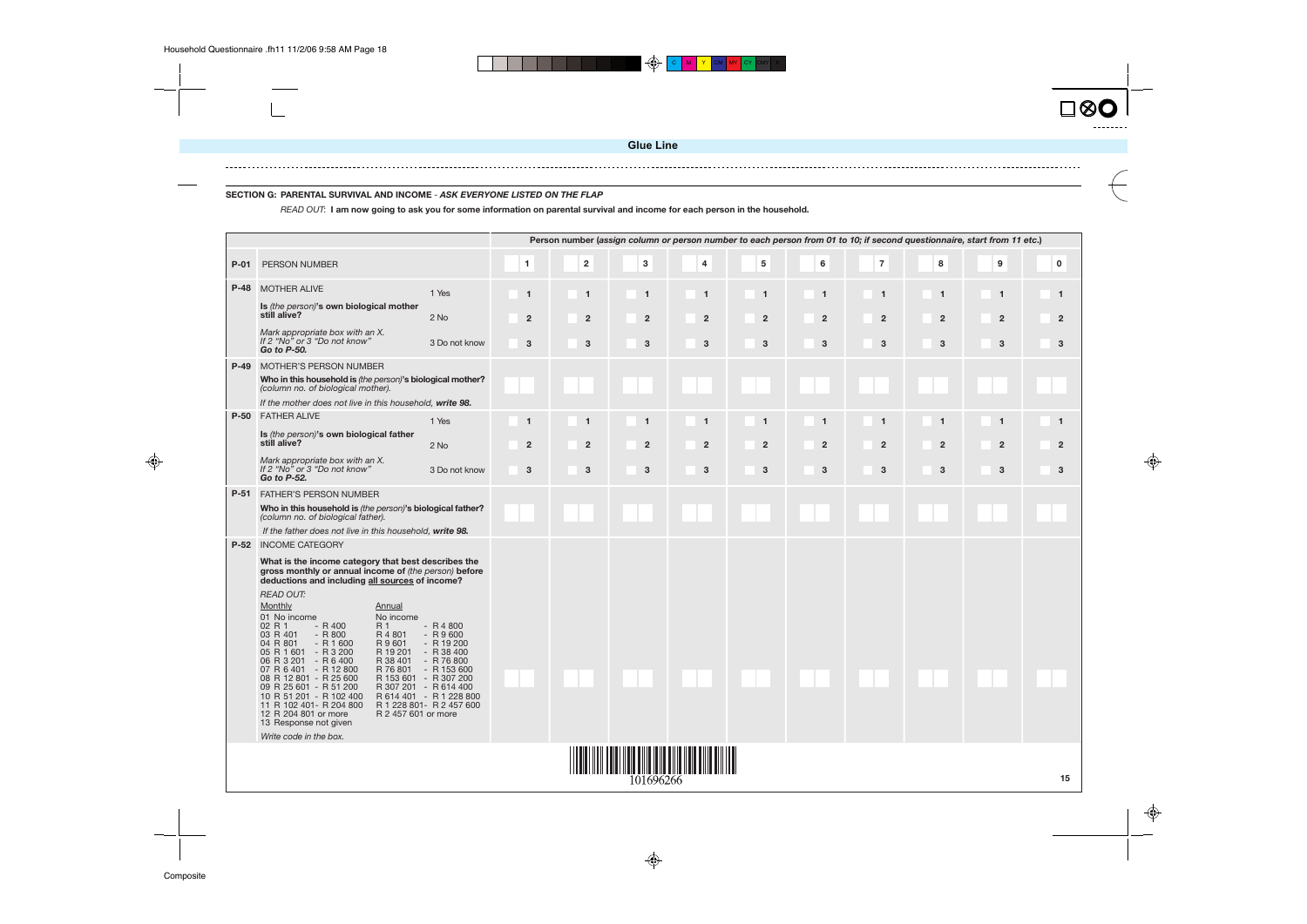### **SECTION H: HOUSING AND HOUSEHOLD SERVICES**

|                                                                                          |                                                                                                                                                                                                                                                    |                                                                                                                                                                                                                                                   | <b>Glue Line</b>                                                                                                |  |                                                                                                                                                                                                 |  |                                                                                                                   |
|------------------------------------------------------------------------------------------|----------------------------------------------------------------------------------------------------------------------------------------------------------------------------------------------------------------------------------------------------|---------------------------------------------------------------------------------------------------------------------------------------------------------------------------------------------------------------------------------------------------|-----------------------------------------------------------------------------------------------------------------|--|-------------------------------------------------------------------------------------------------------------------------------------------------------------------------------------------------|--|-------------------------------------------------------------------------------------------------------------------|
|                                                                                          |                                                                                                                                                                                                                                                    |                                                                                                                                                                                                                                                   |                                                                                                                 |  |                                                                                                                                                                                                 |  |                                                                                                                   |
| <b>SECTION H: HOUSING AND HOUSEHOLD SERVICES</b>                                         | READ OUT: I am now going to ask you for some information about housing and household services.                                                                                                                                                     |                                                                                                                                                                                                                                                   |                                                                                                                 |  |                                                                                                                                                                                                 |  |                                                                                                                   |
|                                                                                          |                                                                                                                                                                                                                                                    |                                                                                                                                                                                                                                                   |                                                                                                                 |  |                                                                                                                                                                                                 |  |                                                                                                                   |
|                                                                                          |                                                                                                                                                                                                                                                    | <b>SERVICES AND HOUSEHOLD INFORMATION</b>                                                                                                                                                                                                         |                                                                                                                 |  |                                                                                                                                                                                                 |  |                                                                                                                   |
| (H-01) TYPE OF MAIN DWELLING<br>Which of the following types                             | <b>READ OUT:</b><br>01 House or brick structure on a separate stand or yard                                                                                                                                                                        |                                                                                                                                                                                                                                                   | (H-02) ROOMS                                                                                                    |  | (H-03) ACCESS TO WATER                                                                                                                                                                          |  | (H-04) SERVICE PROVIDER                                                                                           |
| best describes the main dwelling<br>unit that this household<br>occupies?                | 02 Traditional dwelling/ hut /structure made of traditional material<br>03 Flat in block of flats<br>04 Town/ cluster/ semi-detached house (simplex, duplex, triplex)<br>05 House/flat/room in backyard<br>06 Informal dwelling/ shack in backyard |                                                                                                                                                                                                                                                   | How many rooms,<br>including kitchens, are<br>there for this household?<br>Count all rooms in all<br>dwellings. |  | In which way does this household<br>obtain WATER for domestic use?<br>1 Piped water inside the dwelling<br>2 Piped water inside the yard<br>3 Piped water from access point<br>outside the yard |  | Does the household get water<br>from the Municipality (Regional/<br>Local water scheme)?<br>1 Yes<br>$\mathbf{1}$ |
|                                                                                          | 07 Informal dwelling/ shack NOT in backyard e.g. in informal/<br>squatter settlement                                                                                                                                                               |                                                                                                                                                                                                                                                   | Exclude bathrooms, sheds,<br>garages, stables, etc. unless<br>persons are living in them.                       |  | 4 Borehole<br>5 <sup>5</sup><br>Spring                                                                                                                                                          |  | $2$ No<br>$\overline{2}$                                                                                          |
| If this household lives in MORE<br>THAN ONE DWELLING, write the                          | 08 Room/ flatlet NOT in backyard but on a shared property<br>09 Caravan or tent                                                                                                                                                                    |                                                                                                                                                                                                                                                   |                                                                                                                 |  | 6<br>Dam/pool<br>River/stream<br>Water vendor                                                                                                                                                   |  |                                                                                                                   |
| code of the MAIN dwelling that the<br>household occupies in the box.                     | 10 Private ship/boat<br>11 Workers' hostel (bed/room)                                                                                                                                                                                              |                                                                                                                                                                                                                                                   |                                                                                                                 |  | Rain water tank<br>9<br>0 Other                                                                                                                                                                 |  | 3 Do not know<br>3                                                                                                |
|                                                                                          | 12 Other (specify)                                                                                                                                                                                                                                 |                                                                                                                                                                                                                                                   |                                                                                                                 |  | Write only one code in the box.                                                                                                                                                                 |  | Mark appropriate box with an X.                                                                                   |
| (H-05) DISTANCE FROM<br><b>WATER ACCESS POINT</b>                                        | (H-06) TOILET FACILITIES                                                                                                                                                                                                                           | (H-07) ENERGY/FUEL FOR COOKING                                                                                                                                                                                                                    |                                                                                                                 |  | (H-08) ENERGY / FUEL FOR HEATING                                                                                                                                                                |  | (H-09) ENERGY / FUEL FOR LIGHTING                                                                                 |
| What is the distance from water<br>access point?                                         | What is the MAIN type of TOILET facility<br>available for use by this household?<br><b>READ OUT:</b>                                                                                                                                               | What type of energy/fuel does                                                                                                                                                                                                                     | this household MAINLY use for cooking?                                                                          |  | What type of energy/fuel does<br>this household MAINLY use for heating?                                                                                                                         |  | What type of energy/fuel does<br>this household MAINLY use for lighting?                                          |
| 1 Less than 200m<br>2 Between 200m and 500m<br>3 Between 500m and 1km<br>4 More than 1km | 1 Flush toilet (connected to sewerage system)<br>2 Flush toilet (with septic tank)<br>3 Dry toilet facility<br>Pit toilet with ventilation (VIP)<br>5 Pit toilet without ventilation<br><b>Chemical toilet</b><br>6<br>7 Bucket toilet system      | 1 Electricity<br>Electricity<br>$\mathbf{1}$<br>2 Gas<br>Gas<br>$\mathbf{2}$<br>3 Paraffin<br>Paraffin<br>3<br>Wood<br>$\overline{4}$<br>Wood<br>5 Coal<br>5<br>Coal<br>7 Animal dung<br>7 Animal dung<br>8 Solar<br>8 Solar<br>9 Other (specify) |                                                                                                                 |  | Electricity<br>$\mathbf{1}$<br>2 Gas<br>Paraffin<br>3<br>Candles<br>6<br>Solar<br>8<br>9 Other (specify)<br>9 Other (specify)_                                                                  |  |                                                                                                                   |
| Write only one code in the box.                                                          | 8 None<br>Write only one code in the box.                                                                                                                                                                                                          | Write only one code in the box.                                                                                                                                                                                                                   |                                                                                                                 |  | Write only one code in the box.                                                                                                                                                                 |  | Write only one code in the box.                                                                                   |
| (H-10) HOUSEHOLD GOODS                                                                   |                                                                                                                                                                                                                                                    | (H-11) TENURE STATUS                                                                                                                                                                                                                              |                                                                                                                 |  | (H-12) REFUSE DISPOSAL                                                                                                                                                                          |  |                                                                                                                   |
| Does the household have any of the following?                                            |                                                                                                                                                                                                                                                    |                                                                                                                                                                                                                                                   | What is the tenure status of this household?                                                                    |  |                                                                                                                                                                                                 |  | How is the refuse or rubbish from this household MAINLY disposed of?                                              |
| Refrigerator<br>1 Yes<br>2 No                                                            | Landline telephone<br>1 Yes<br>2 No                                                                                                                                                                                                                | for the main dwelling in the box.                                                                                                                                                                                                                 | If the household uses several dwellings, write the code                                                         |  | <b>READ OUT:</b>                                                                                                                                                                                |  |                                                                                                                   |
| Radio<br>1 Yes<br>2 No                                                                   | Internet facilities<br>2 No<br>1 Yes<br>at home                                                                                                                                                                                                    | <b>READ OUT:</b><br>1 Owned and fully paid off                                                                                                                                                                                                    |                                                                                                                 |  | Removed by local authority/ private company less often<br>$\mathbf{2}^{\prime}$<br>Communal refuse dump<br>3                                                                                    |  | Removed by local authority/ private company at least once a week                                                  |
| Television<br>1 Yes<br>2 No                                                              | Post facilities<br>2 No<br>1 Yes<br>(Mail postbox)                                                                                                                                                                                                 | 2 Owned but not yet paid off<br>3 Rented                                                                                                                                                                                                          |                                                                                                                 |  | Own refuse dump<br>4<br>No rubbish disposal<br>5                                                                                                                                                |  |                                                                                                                   |
| Computer<br>1 Yes<br>2 No                                                                | Cellphone<br>2 No<br>1 Yes                                                                                                                                                                                                                         | 4 Occupied rent-free<br>5 Other (specify)                                                                                                                                                                                                         |                                                                                                                 |  | Other (specify)<br>6                                                                                                                                                                            |  |                                                                                                                   |
| Mark appropriate box with an X                                                           |                                                                                                                                                                                                                                                    | Write only one code in the box.                                                                                                                                                                                                                   |                                                                                                                 |  | Write only one code in the box.                                                                                                                                                                 |  |                                                                                                                   |
|                                                                                          |                                                                                                                                                                                                                                                    |                                                                                                                                                                                                                                                   | 101696266                                                                                                       |  |                                                                                                                                                                                                 |  | 16                                                                                                                |

|                                                                                                                                         |                                                                                                                                                                                                                                                                                                                                                                                | <b>SERVICES AND HOUSEHOLD INFORMATION</b>                                                                                                                                                                                                                                                                   |                                                                                                                                              |  |                                                                                                                                                                                                                                  |                                                                                                                            |                                                                                                                    |  |  |
|-----------------------------------------------------------------------------------------------------------------------------------------|--------------------------------------------------------------------------------------------------------------------------------------------------------------------------------------------------------------------------------------------------------------------------------------------------------------------------------------------------------------------------------|-------------------------------------------------------------------------------------------------------------------------------------------------------------------------------------------------------------------------------------------------------------------------------------------------------------|----------------------------------------------------------------------------------------------------------------------------------------------|--|----------------------------------------------------------------------------------------------------------------------------------------------------------------------------------------------------------------------------------|----------------------------------------------------------------------------------------------------------------------------|--------------------------------------------------------------------------------------------------------------------|--|--|
| (H-01) TYPE OF MAIN DWELLING                                                                                                            | <b>READ OUT:</b>                                                                                                                                                                                                                                                                                                                                                               |                                                                                                                                                                                                                                                                                                             | $(H-02)$ ROOMS                                                                                                                               |  | (H-03) ACCESS TO WATER                                                                                                                                                                                                           |                                                                                                                            | (H-04) SERVICE PROVIDER                                                                                            |  |  |
| Which of the following types<br>best describes the main dwelling<br>unit that this household<br>occupies?                               | 01 House or brick structure on a separate stand or yard<br>02 Traditional dwelling/ hut /structure made of traditional material<br>03 Flat in block of flats<br>04 Town/ cluster/ semi-detached house (simplex, duplex, triplex)<br>05 House/flat/room in backyard<br>06 Informal dwelling/ shack in backyard<br>07 Informal dwelling/ shack NOT in backyard e.g. in informal/ |                                                                                                                                                                                                                                                                                                             | How many rooms,<br>including kitchens, are<br>there for this household?<br>Count all rooms in all<br>dwellings.<br>Exclude bathrooms, sheds, |  | In which way does this household<br>obtain WATER for domestic use?<br>Piped water inside the dwelling<br>$\mathbf{1}$<br>Piped water inside the yard<br>$\overline{2}$<br>Piped water from access point<br>3<br>outside the yard |                                                                                                                            | Does the household get water<br>from the Municipality (Regional<br>Local water scheme)?<br>1 Yes<br>$\overline{1}$ |  |  |
| If this household lives in MORE<br>THAN ONE DWELLING, write the<br>code of the MAIN dwelling that the<br>household occupies in the box. | squatter settlement<br>08 Room/ flatlet NOT in backyard but on a shared property<br>09 Caravan or tent<br>10 Private ship/boat<br>11 Workers' hostel (bed/room)<br>12 Other (specify)_                                                                                                                                                                                         | garages, stables, etc. unless<br>persons are living in them.                                                                                                                                                                                                                                                |                                                                                                                                              |  | $\overline{4}$<br><b>Borehole</b><br>5<br>Spring<br>6<br>Dam/pool<br>River/stream<br>7<br>8<br>Water vendor<br>9<br>Rain water tank<br>$\Omega$<br>Other<br>Write only one code in the box.                                      |                                                                                                                            | $\overline{2}$<br>2 No<br>3 Do not know<br>3<br>Mark appropriate box with an X.                                    |  |  |
| (H-05) DISTANCE FROM                                                                                                                    | (H-06) TOILET FACILITIES                                                                                                                                                                                                                                                                                                                                                       | (H-07) ENERGY/FUEL FOR COOKING                                                                                                                                                                                                                                                                              |                                                                                                                                              |  | (H-08) ENERGY / FUEL FOR HEATING                                                                                                                                                                                                 |                                                                                                                            | (H-09) ENERGY / FUEL FOR LIGHTING                                                                                  |  |  |
| <b>WATER ACCESS POINT</b><br>What is the distance from water<br>access point?                                                           | What is the MAIN type of TOILET facility<br>available for use by this household?<br><b>READ OUT:</b>                                                                                                                                                                                                                                                                           | What type of energy/fuel does                                                                                                                                                                                                                                                                               | this household MAINLY use for cooking?                                                                                                       |  | What type of energy/fuel does                                                                                                                                                                                                    | What type of energy/fuel does<br>this household MAINLY use for heating?<br>this household MAINLY use for lighting?         |                                                                                                                    |  |  |
| 1 Less than 200m<br>2 Between 200m and 500m<br>3 Between 500m and 1km<br>4 More than 1km                                                | 1 Flush toilet (connected to sewerage system)<br>Flush toilet (with septic tank)<br>$\overline{2}$<br>Dry toilet facility<br>3<br>$\overline{4}$<br>Pit toilet with ventilation (VIP)<br>5<br>Pit toilet without ventilation<br>6<br><b>Chemical toilet</b><br>$\overline{7}$<br>Bucket toilet system<br>8 None                                                                | 1 Electricity<br>1 Electricity<br>2 Gas<br>$\overline{2}$<br>Gas<br>3<br>Paraffin<br>3<br>Paraffin<br>$\overline{4}$<br>Wood<br>$\overline{4}$<br>Wood<br>5<br>Coal<br>5<br>Coal<br>$\overline{7}$<br>Animal dung<br>$\overline{7}$<br>Animal dung<br>Solar<br>8<br>8<br>Solar<br>9<br>Other (specify)<br>9 |                                                                                                                                              |  | Other (specify)                                                                                                                                                                                                                  | Electricity<br>Gas<br>Paraffin<br>Candles<br>Solar<br>Other (specify)                                                      |                                                                                                                    |  |  |
| Write only one code in the box.                                                                                                         | Write only one code in the box.                                                                                                                                                                                                                                                                                                                                                | Write only one code in the box.                                                                                                                                                                                                                                                                             |                                                                                                                                              |  | Write only one code in the box.                                                                                                                                                                                                  |                                                                                                                            | Write only one code in the box.                                                                                    |  |  |
| (H-10) HOUSEHOLD GOODS                                                                                                                  |                                                                                                                                                                                                                                                                                                                                                                                | (H-11) TENURE STATUS                                                                                                                                                                                                                                                                                        |                                                                                                                                              |  | (H-12) REFUSE DISPOSAL                                                                                                                                                                                                           |                                                                                                                            |                                                                                                                    |  |  |
| Does the household have any of the following?                                                                                           |                                                                                                                                                                                                                                                                                                                                                                                |                                                                                                                                                                                                                                                                                                             | What is the tenure status of this household?                                                                                                 |  |                                                                                                                                                                                                                                  |                                                                                                                            | How is the refuse or rubbish from this household MAINLY disposed of?                                               |  |  |
| Refrigerator<br>2 No<br>1 Yes                                                                                                           | Landline telephone<br>1 Yes<br>2 No                                                                                                                                                                                                                                                                                                                                            | for the main dwelling in the box.                                                                                                                                                                                                                                                                           | If the household uses several dwellings, write the code                                                                                      |  | <b>READ OUT:</b>                                                                                                                                                                                                                 |                                                                                                                            |                                                                                                                    |  |  |
| Radio<br>1 Yes<br>2 No                                                                                                                  | Internet facilities<br>1 Yes<br>2 No<br>at home                                                                                                                                                                                                                                                                                                                                | <b>READ OUT:</b><br>1 Owned and fully paid off                                                                                                                                                                                                                                                              |                                                                                                                                              |  | 1<br>$\overline{2}$<br>3<br>Communal refuse dump                                                                                                                                                                                 | Removed by local authority/ private company at least once a week<br>Removed by local authority/ private company less often |                                                                                                                    |  |  |
| Television<br>1 Yes<br>2 No                                                                                                             | Post facilities<br>2 No<br>1 Yes<br>(Mail postbox)                                                                                                                                                                                                                                                                                                                             | 2 Owned but not yet paid off<br>Rented<br>3                                                                                                                                                                                                                                                                 |                                                                                                                                              |  | $\overline{4}$<br>Own refuse dump<br>5<br>No rubbish disposal                                                                                                                                                                    |                                                                                                                            |                                                                                                                    |  |  |
| Computer<br>1 Yes<br>2 No                                                                                                               | Cellphone<br>2 No<br>1 Yes                                                                                                                                                                                                                                                                                                                                                     | Occupied rent-free<br>4<br>5 Other (specify)                                                                                                                                                                                                                                                                |                                                                                                                                              |  | 6<br>Other (specify)                                                                                                                                                                                                             |                                                                                                                            |                                                                                                                    |  |  |
| Mark appropriate box with an X                                                                                                          |                                                                                                                                                                                                                                                                                                                                                                                | Write only one code in the box.                                                                                                                                                                                                                                                                             |                                                                                                                                              |  | Write only one code in the box.                                                                                                                                                                                                  |                                                                                                                            |                                                                                                                    |  |  |
|                                                                                                                                         |                                                                                                                                                                                                                                                                                                                                                                                |                                                                                                                                                                                                                                                                                                             | 101696266                                                                                                                                    |  |                                                                                                                                                                                                                                  |                                                                                                                            | 16                                                                                                                 |  |  |

 $\bigoplus$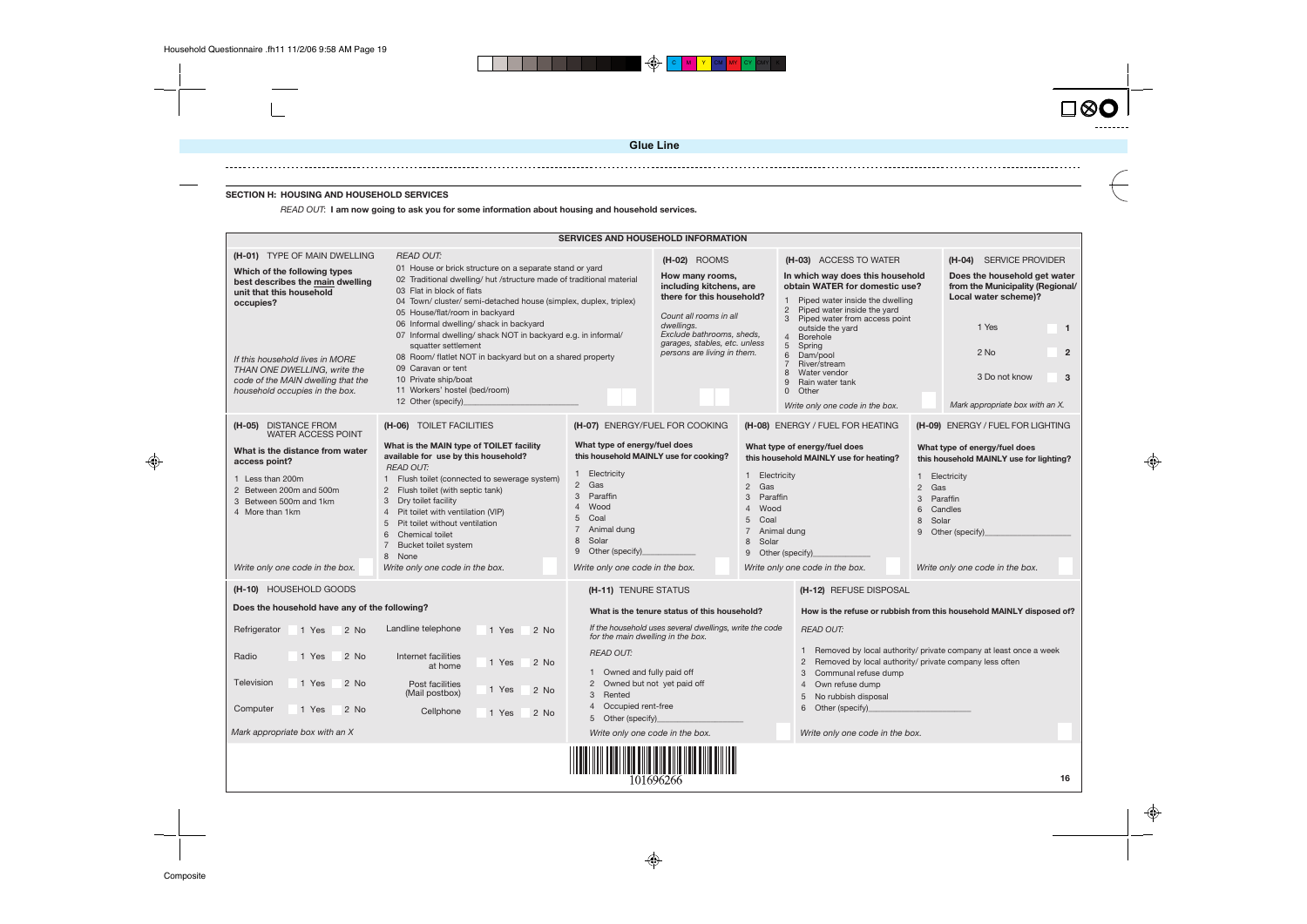![](_page_19_Figure_6.jpeg)

### **SECTION I: MORTALITY IN THE LAST 12 MONTHS - (BETWEEN FEBRUARY 2006 AND MARCH 2007)**

READ OUT: **I am now going to ask for information on any member of the household who has passed away in the last 12 months between February 2006 and March 2007.**

![](_page_19_Figure_7.jpeg)

![](_page_19_Figure_8.jpeg)

![](_page_19_Figure_9.jpeg)

| (M-00)   | Has any member of this household passed away in the last<br>12 months between February 2006 and March 2007?           |  |                                                                                                                                                                                                                     |                                                                                          |                                |                                        | Number (assign column or deceased number<br>person from 01 to 05) |  |
|----------|-----------------------------------------------------------------------------------------------------------------------|--|---------------------------------------------------------------------------------------------------------------------------------------------------------------------------------------------------------------------|------------------------------------------------------------------------------------------|--------------------------------|----------------------------------------|-------------------------------------------------------------------|--|
|          | Mark appropriate box with an X<br>Yes<br><b>No</b><br>If NO, the questionnaire is completed. Thank the respondent(s). |  | (M-02) DECEASED NUMBER                                                                                                                                                                                              |                                                                                          |                                |                                        |                                                                   |  |
| $(M-01)$ | How many members passed away?                                                                                         |  | (M-03) NAME OF DECEASED<br>What was the first name of (the deceased)?<br>Write the name in the box provided.                                                                                                        |                                                                                          |                                |                                        |                                                                   |  |
|          |                                                                                                                       |  | (M-04) DATE OF DEATH<br>What was the month and<br>year of (the deceased)'s<br>death?                                                                                                                                | MONTH OF DEATH<br>Example of month<br>5<br>0                                             |                                |                                        |                                                                   |  |
|          |                                                                                                                       |  | Write the month and year<br>of death.                                                                                                                                                                               | YEAR OF DEATH<br>Example of year<br>2 0<br>2 0<br>or<br>0 <sub>6</sub><br>0 <sub>7</sub> |                                |                                        |                                                                   |  |
|          | Remember to thank the respondent after<br>completion of the questionnaire                                             |  | (M-05) SEX OF DECEASED<br>Was the (deceased) male or<br>female?<br>Mark appropriate box with an X                                                                                                                   | 1 Male<br>2 Female                                                                       | $\mathbf{1}$<br>$\overline{2}$ | $\mathbf{1}$<br>$\overline{2}$         | -1<br>$\overline{2}$                                              |  |
|          |                                                                                                                       |  | (M-06) AGE OF DECEASED<br>What was the (the deceased)'s age in completed<br>years at the time of death?<br>For example, if 2 years of age write 002.                                                                |                                                                                          |                                |                                        |                                                                   |  |
|          |                                                                                                                       |  | (M-07) CAUSE OF DEATH<br>What caused the death of<br>(the deceased)?<br>Mark appropriate box with an X                                                                                                              | 1 Unnatural death<br>2 Natural death                                                     | $\mathbf{1}$<br>$\overline{2}$ | $\blacktriangleleft$<br>$\overline{2}$ | $\mathbf{1}$<br>$\overline{2}$                                    |  |
|          |                                                                                                                       |  | (M-08) PREGNANCY AT TIME OF DEATH<br>Was (the deceased) pregnant at time of death<br>or died within six weeks after delivery?<br>Only ask for women 12-50 years at time<br>of death. Mark appropriate box with an X | 1 Yes<br>2 No                                                                            | $\mathbf{1}$<br>$\overline{2}$ | $\overline{1}$<br>$\overline{2}$       | $\mathbf{1}$<br>$\overline{2}$                                    |  |
|          |                                                                                                                       |  | THE QUESTIONNAIRE IS COMPLETED. THANK THE RESPONDENT(S).                                                                                                                                                            |                                                                                          |                                |                                        |                                                                   |  |
|          |                                                                                                                       |  | 101696266                                                                                                                                                                                                           |                                                                                          |                                |                                        |                                                                   |  |

♦

**Glue Line**

 $\bigoplus$